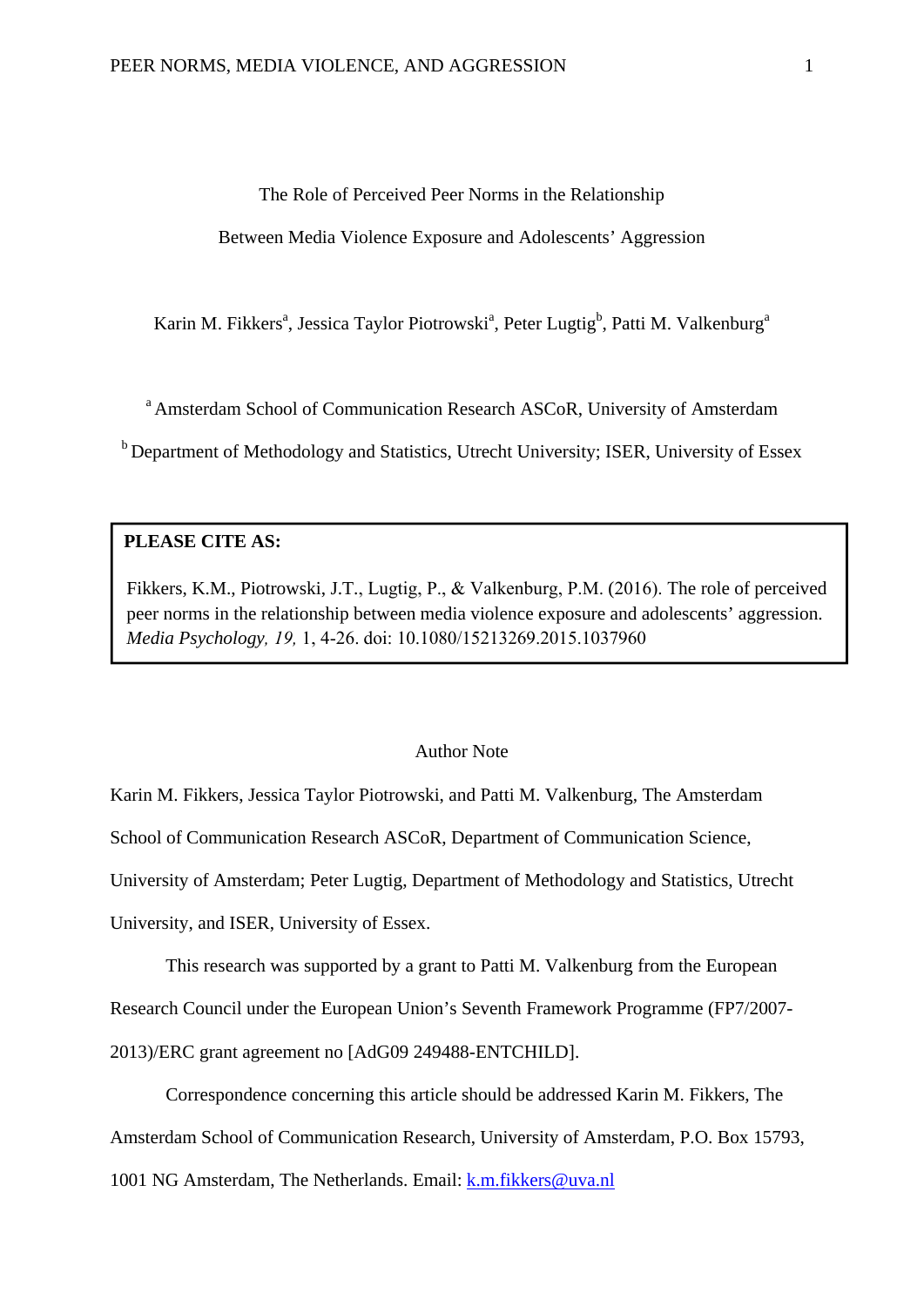### Abstract

This study investigated the role of a social context variable, perceived peer norms, in the relationship between media violence exposure and adolescents' aggressive behavior. This was informed by a need to better understand whether, how, and for whom media violence exposure may affect aggression. Three hypotheses were tested with peer norms as moderator, as mediator, and as both moderator and mediator in the relationship between media violence and aggression. A two-wave longitudinal survey measured media violence exposure, perceived descriptive and injunctive norms, and aggressive behavior among 943 adolescents (aged 10 to 14, 50.4% girls). Results provided support only for the moderated-mediation model. The indirect effect of media violence on aggression via perceived peer approval of aggression (i.e., injunctive norms) was moderated by perceived prevalence of peer aggression (i.e., descriptive norms). Specifically, media violence indirectly increased aggressive behavior for adolescents who perceived more peer aggression, but decreased aggression for adolescents who perceived less peer aggression. Implications for future research into media violence effects are discussed.

*Keywords*: aggression, descriptive norms, injunctive norms, media violence, peer norms.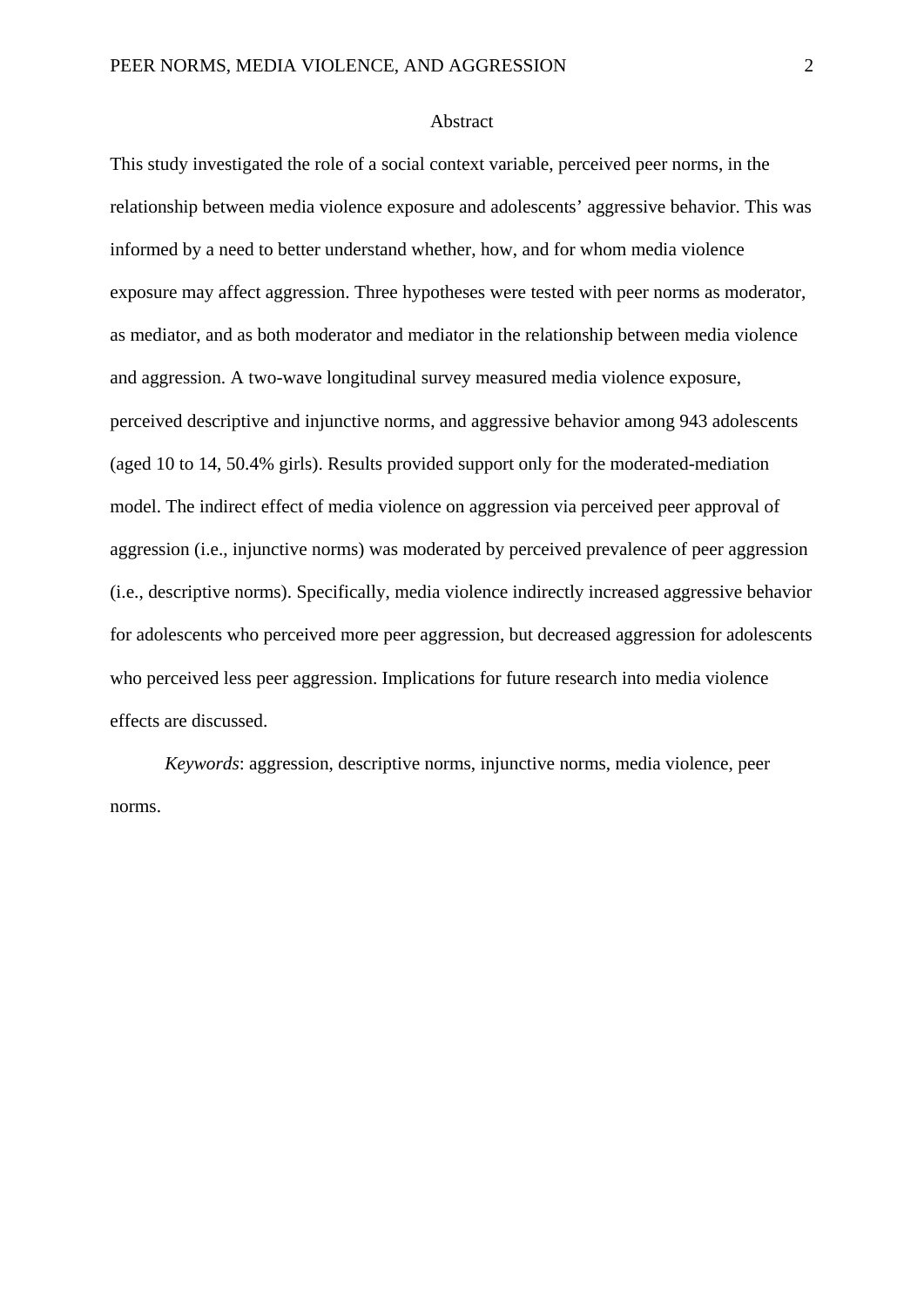The Role of Perceived Peer Norms in the Relationship

Between Media Violence Exposure and Adolescents' Aggression

The social environment of adolescents provides them with multiple models for aggressive behavior. Media violence is one such factor that has been investigated for its potential modeling effects on youths' aggressive behavior. Although many studies have reported main effects of media violence on teens' aggressive behavior (e.g., Slater, Henry, Swaim, & Anderson, 2003; Krahé, Busching, & Möller, 2012), several others have yielded no such effects (e.g., Fikkers, Piotrowski, Weeda, Vossen, & Valkenburg, 2013; von Salisch, Vogelgesang, Kristen, & Oppl, 2011). An important explanation for these conflicting findings might be that adolescents differ in their susceptibility to the effects of media violence. The Differential Susceptibility to Media-effects Model (DSMM, Valkenburg & Peter, 2013a) posits that the size and nature of media effects are contingent on a variety of social-context factors. Applying a differential susceptibility lens to the potential effects of media violence on adolescents' aggressions can help researchers identify whether some adolescents are particularly susceptible to such effects, as well as offer insight into different underlying processes that may make adolescents more or less susceptible. This study focuses on a vital social-context variable in adolescence – perceived peer norms – and investigates its role in in the media violence-aggression relationship.

Peers provide an important source of social information during adolescence, a time in which peer influence increases while parental influence declines (Berndt, 1979). Peer behavior can influence adolescents' aggressive behavior through peer norms, defined as adolescents' perceptions about the frequency and approval of aggression in the peer group (Brechwald & Prinstein, 2011). Two types of peer norms have been distinguished in the literature: descriptive and injunctive peer norms. Descriptive norms are beliefs about the *prevalence* of a behavior (e.g., "how often are your friends aggressive?"), while injunctive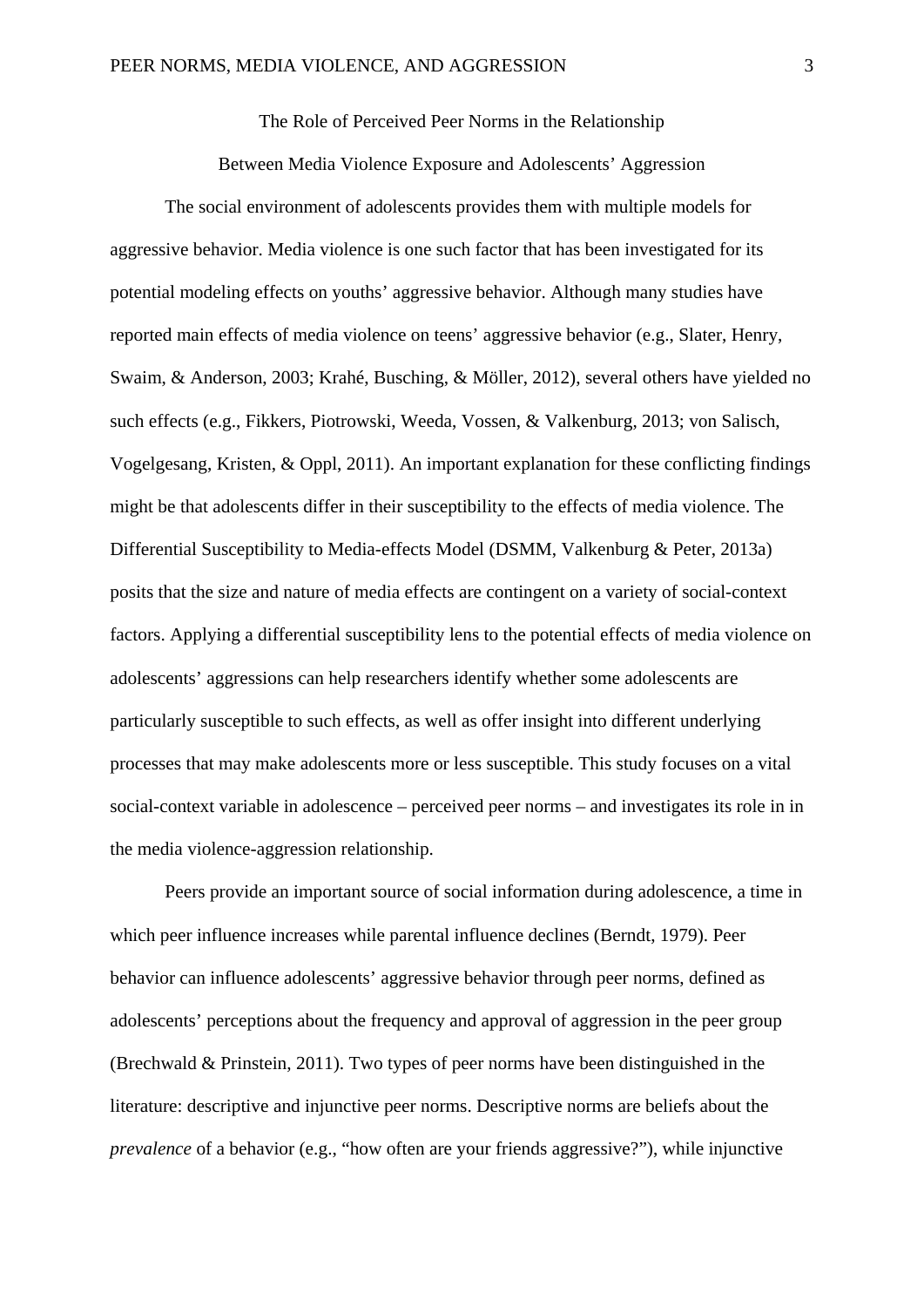norms pertain to the perceived *approval* of a behavior (e.g., "how OK do your friends think aggression is?") (Cialdini, Reno, & Kallgren, 1990). A large body of research has shown that perceptions about peer aggression indeed affect adolescents' aggression (e.g., Benson & Buehler, 2012; Espelage, Holt, & Henkel, 2003; Henry et al., 2000).

Given that media effects do not take place in a social vacuum, it is important to consider the influence of adolescents' social environment in media violence research (Bronfenbrenner, 1999; Jordan, 2004). Currently, there is no empirical research that has jointly investigated peer norms and media violence exposure. Yet, several media-effects theories suggest that perceived peer norms play a role in the relationship between media violence and aggression, although not in a conceptually consistent way. While some theories would conceptualize perceptions of the social context (such as peer norms) as moderators, other theories see them as mediators (Valkenburg & Peter, 2013a). In order to improve our understanding of whether, for whom, and how media violence affects aggression, it is critical that this conceptual incoherence be addressed. To that end, this study conceptualized three hypotheses in which peer norms are treated as moderator, mediator, and as both a moderator and mediator in the relationship between media violence and aggression. To test these hypotheses, we conducted a two-wave longitudinal survey among Dutch adolescents aged 10 to 14. In doing so, we hope to provide more conceptual clarity on how adolescents' perceived social environment may change or explain the relationship between media violence and aggression.

# **Peer Norms as Moderator of Media Violence Effects on Aggression**

 The first way in which peer norms may play a role in the relationship between media violence and aggression is by affecting for whom such a relationship is present or more pronounced. This notion that not all media users are equally affected by media and that socialcontext factors can moderate the relationship between media violence exposure and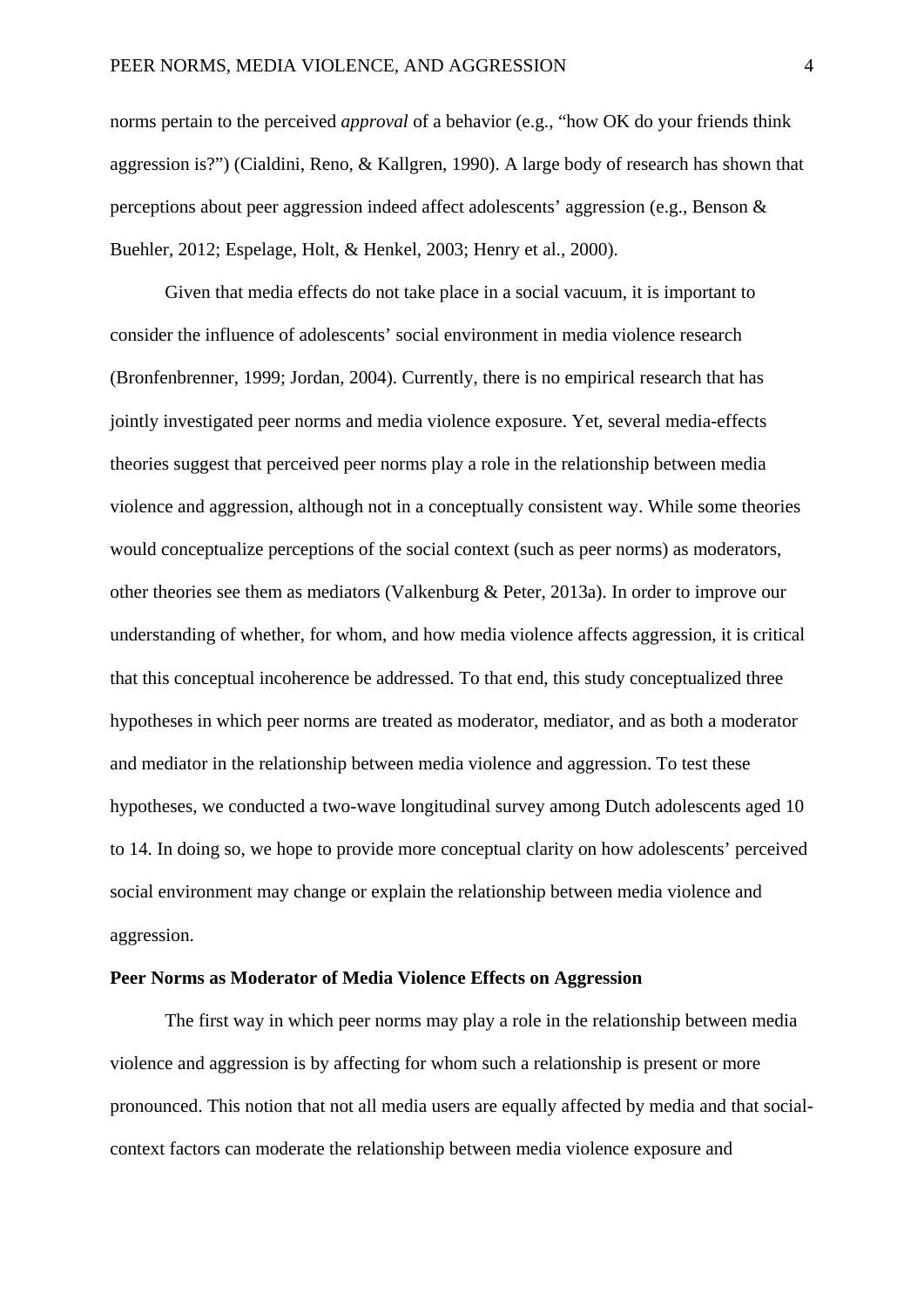aggressive behavior has been put forward in several theoretical models (e.g., Social Cognitive Theory, Bandura, 2001; Cultivation Theory, Gerbner, Gross, Morgan, & Signorielli, 1980; Reinforcing Spirals Model, Slater, 2014; the Differential Susceptibility to Media-effects Model, Valkenburg & Peter, 2013a). In these theories, the concepts of "resonance" (Gerbner et al., 1980) and "context-content convergence" (Valkenburg & Peter, 2013a) predict that stronger media effects may occur among those media users for whom media messages are congruent with their real life. For example, for those adolescents who perceive more peer aggression in their environment, media violence may find more ground, thereby resulting in a stronger effect on aggression. On the other hand, for adolescents who do not perceive their peers to be aggressive, the potential impact of media violence on aggression may be reduced or even be absent (cf. Slater, 2007).

Although an interaction between media violence and peer norms has not yet been investigated, several longitudinal studies provide evidence for the argument that adolescents' social experiences can change the media violence-aggression relationship. For example, Slater, Henry, Swaim, and Cardador (2004) showed that adolescents who were exposed to higher levels of both violent media content and peer victimization showed more aggressive behavior. Yang and Bushman (2014) similarly reported that a combination of higher violent media consumption and peer rejection was related to increased behavioral problems. Outside the peer context, Fikkers et al. (2013) found that media violence predicted increased aggressive behavior for adolescents who were growing up in high conflict families, but not for adolescents in low conflict families.

Given the evidence from related research and the theoretical argumentation for differential media violence effects on aggression as a consequence of peer norms, it is reasonable to investigate whether adolescents who observe aggression in the media *and* perceive aggression as normative among their peers will show a larger increase in aggressive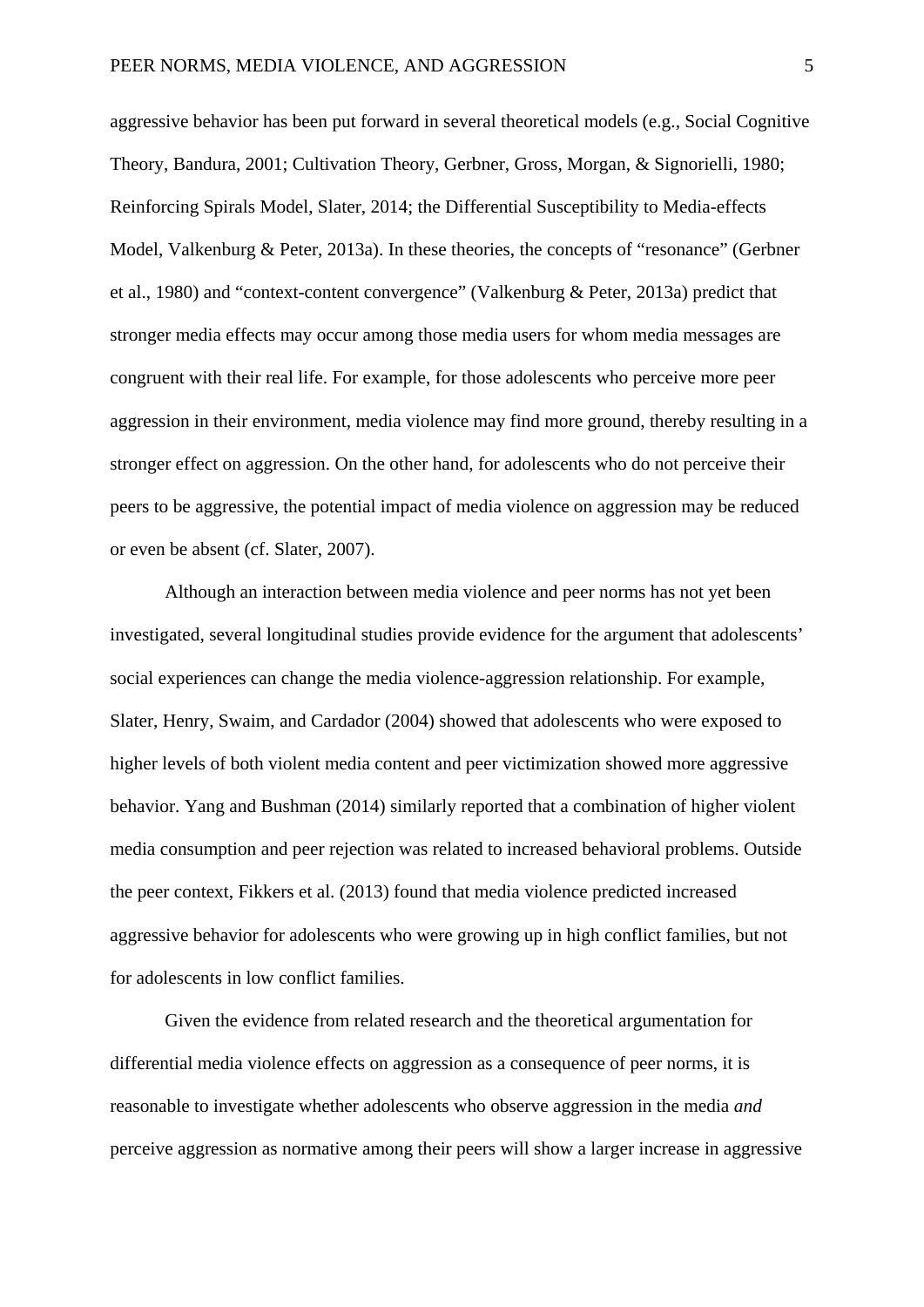behavior compared to peers who perceive little or no peer aggression. Similarly, for adolescents who perceive little or no peer aggression in their environment, media violence and aggression may be less strongly related, or even not at all. Knowledge about such a moderating effect of peer norms helps identify *which* adolescents are most vulnerable to media violence effects. To that end, we test the following hypothesis:

**Hypothesis 1 (H1):** The relationship between media violence exposure and increased aggression is stronger for adolescents who perceive more peer aggression (descriptive norms; H1a), or who perceive more peer approval of aggression (injunctive norms; H1b).

### **Peer Norms as Mediator between Media Violence and Aggression**

A second way in which peer norms may play a role in a media violence-aggression relationship is by acting as a mediator between those variables. Although many media violence studies have tended to focus on direct effects, most media-effects theories acknowledge that media exposure affects behavior indirectly, for example via affecting social cognitions, rather than directly (e.g., Anderson & Bushman, 2002; Bandura, 2001). Social cognitions are "the mental processes involved in perceiving, attending to, remembering, thinking about, and making sense of the people in our social world" (Moskowitz, 2005, p. 3). Perceived peer norms are a type of social cognition (Huesmann, 1998) that may form one of the possible paths from media violence to aggressive behavior.

Social information processing theories provide the underpinnings for how media violence may first increase perceptions of peer aggression (i.e., descriptive norms) and peer approval of aggression (i.e., injunctive norms), and how these increased peer norms may subsequently increase aggressive behavior. Media violence exposure is believed to increase the accessibility of aggression-related information in memory. This more accessible information subsequently has more weight when people make judgments about the prevalence and approval of aggression (Riddle, 2010; Shrum, 1995). As a result, high violent media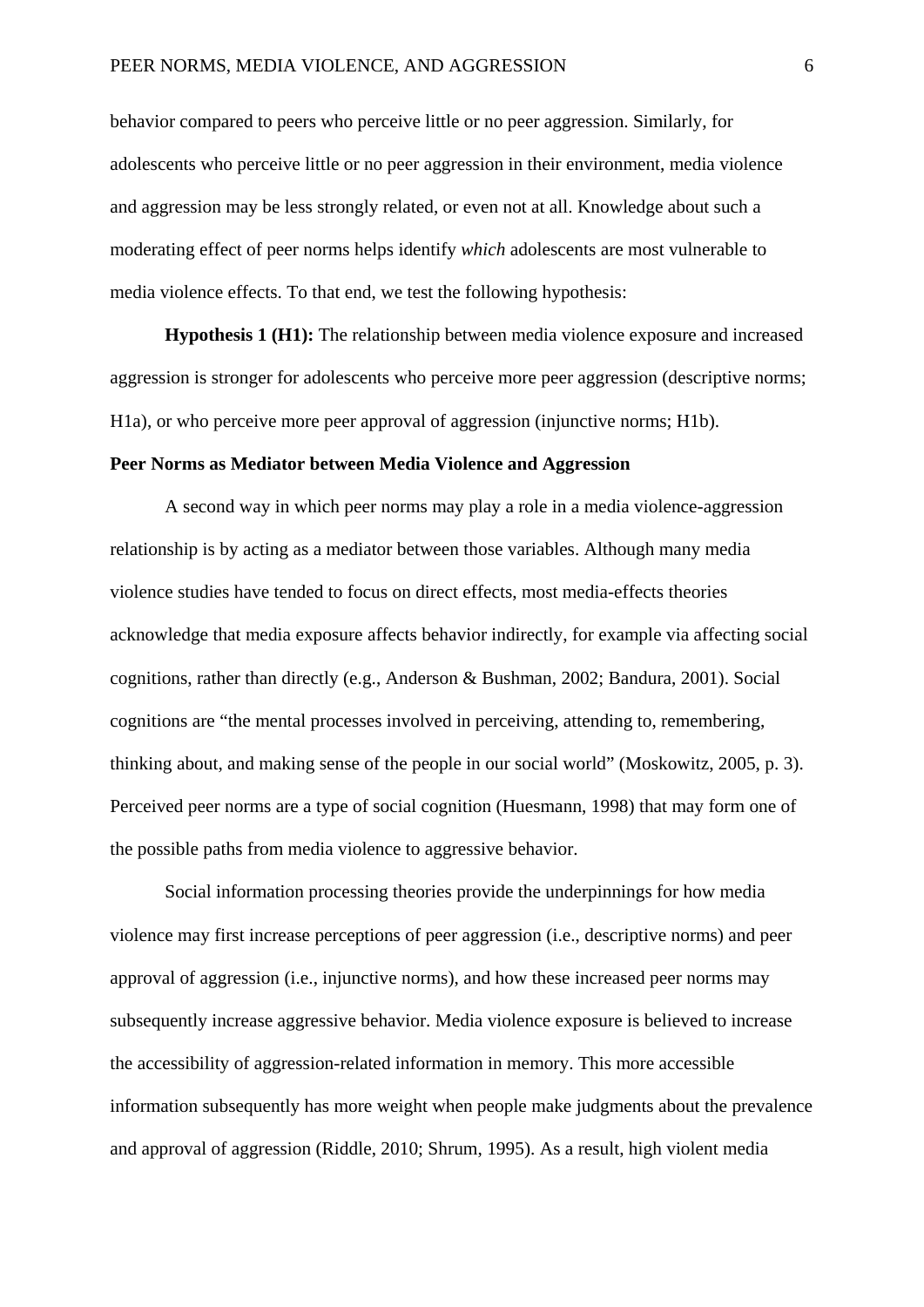consumers may be more likely to report higher estimates of perceived prevalence and approval of aggressive behavior in their social environment compared to low violent media consumers. Following this, these higher perceived peer norms may influence the cognitive processes leading up to actual aggressive behavior (Huesmann, 1998). Several cognitive steps are believed to take place before someone acts aggressively, from accessing and retrieving scripts for aggression to evaluating whether or not to act aggressively (Crick & Dodge, 1994; Huesmann, 1998). Within the evaluation step of that process, beliefs about other people's aggression and approval of aggression (i.e., descriptive and injunctive norms) are used to assess the outcome desirability of behaving aggressively (Huesmann, 1998). Adolescents who perceive their peers as more accepting of and engaging in aggression may be more likely to evaluate aggressive behavior as desirable outcome, thereby increasing the likelihood of actual aggression.

Although there is no existing research on how peer norms may mediate the influence of media violence on aggression, studies in related fields indicate that such a mediation relationship could be expected. For example, Huesmann and Guerra (1997) investigated adolescents' normative beliefs as antecedents of aggressive behavior. Normative beliefs reflect adolescents' *own* acceptance of aggression, whereas descriptive and injunctive norms reflect their perceptions of the degree to which *their peers* are aggressive or approve of aggression. Research has shown that adolescents' normative beliefs can be affected by media violence exposure (Krahé & Möller, 2004; Linder & Werner, 2012), that normative beliefs are positively related to children's aggressive behavior (Huesmann & Guerra, 1997), and that they serve as a mediator between media violence and aggression (Gentile et al., 2014). Research on other media effects also suggests that peer norms are a potential route from media exposure to aggressive behavior. For example, a study by Bleakley et al. (2011)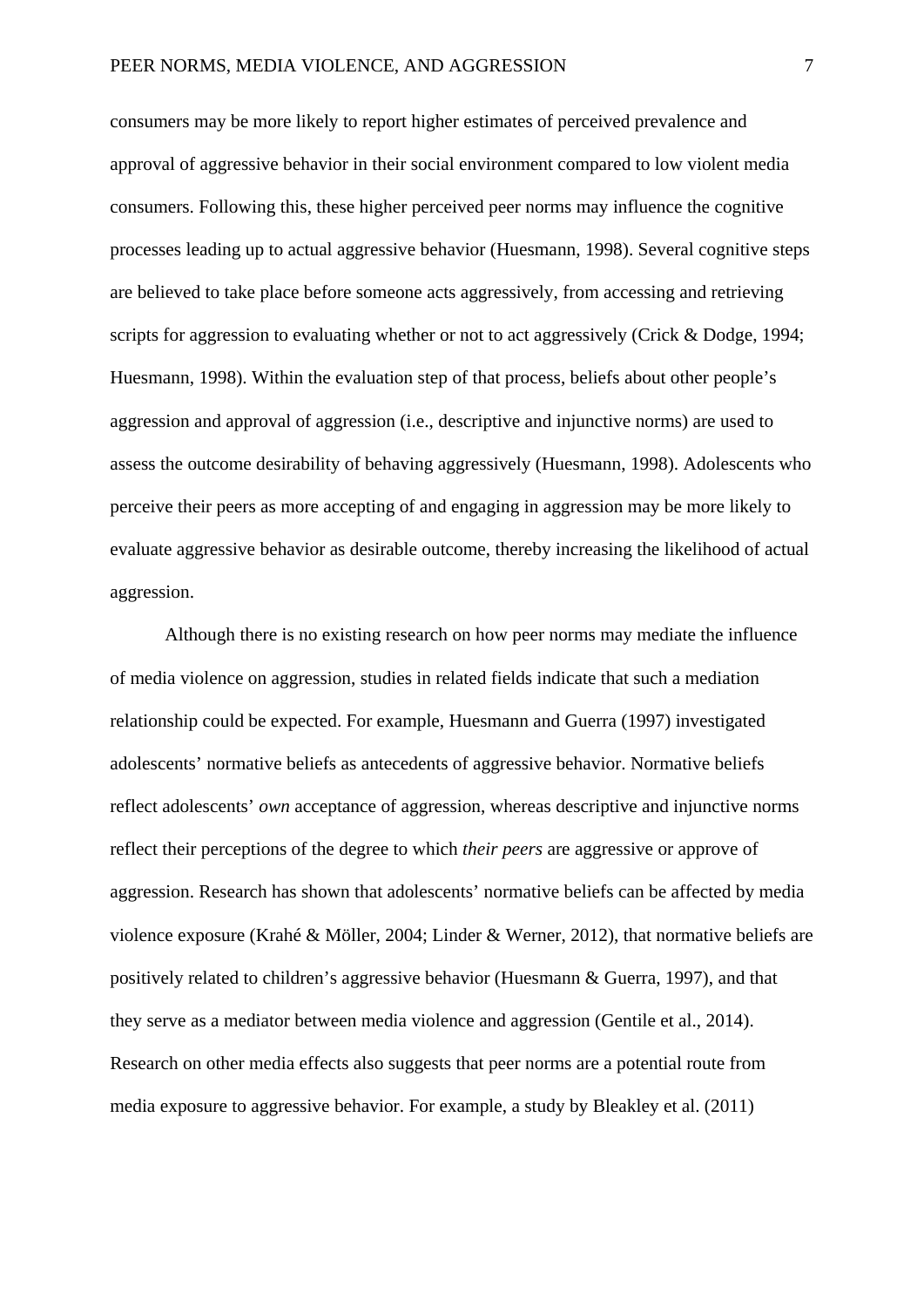showed that sexual media exposure increased adolescents' beliefs that sexual behavior was more common among their peers, which in turn was related to increased sexual behavior.

In all, there is a sound theoretical basis to expect that media violence may increase perceptions of peer aggression and peer approval of aggression, which may subsequently increase adolescents' aggressive behavior. This relationship is also tentatively supported by empirical evidence from related fields. Knowledge about such a mediating effect of peer norms helps identify *how* media violence may be related to increased aggressive behavior. To that end, we test the following hypothesis:

**Hypothesis 2 (H2):** Media violence exposure is related to an increase in aggressive behavior via an increase in the perceived prevalence of peer aggression (descriptive norms; H2a), and via an increase in the perceived peer approval of aggression (injunctive norms; H2b).

#### **Exploring a Dual Role for Peer Norms: Moderator and Mediator**

Most media-effects theories acknowledge that media use and the social environment are related to each other and to behavior in complex ways. Accordingly, conceptualizing the role of peer norms as *either* moderator *or* mediator in the link between media violence and aggression may not fully capture this complex relationship. Given that both moderation and mediation can be theoretically argued for, it is equally possible that peer norms may simultaneously moderate *and* mediate the effect of media violence on aggressive behavior.

Analytically, it is very complex to treat the same variable as moderator and mediator. However, given that peer norms consist of two types (descriptive and injunctive norms), we can conceptualize a model in which one of the two types of norms is treated as moderator, and the other as mediator. In our view, injunctive norms (i.e., perceived peer approval of aggression) would be a more plausible mediator than descriptive norms (i.e., the perceived prevalence of aggression). Although descriptive and injunctive norms are often treated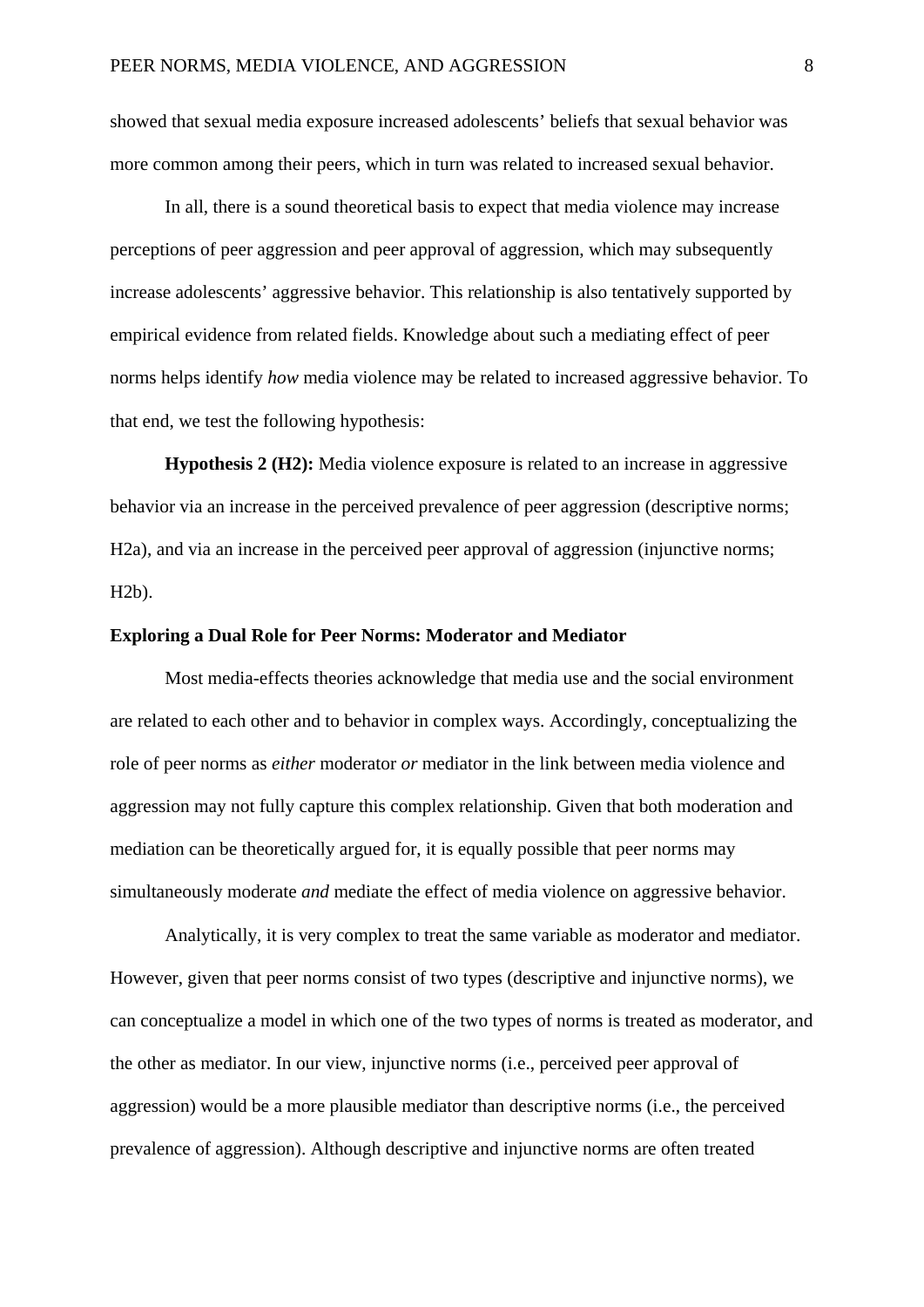similarly in the literature, they differ in the extent to which they can be based on real-life observations. Festinger's (1954) work on social comparison processes suggests that in the absence of objective bases for comparison, beliefs are likely to be unstable. Based on this line of reasoning, injunctive norms are expected to be less stable than descriptive norms, because peer approval of aggression cannot be directly observed whereas the prevalence of peer aggression can. Importantly, this may make adolescents' injunctive norms more susceptible to influences from other sources of information, such as the media, and thus more likely to mediate a relationship between media violence and aggression.

Similarly, we would argue that of the two norms, descriptive norms seem the more likely moderator. Cultivation Theory (Gerbner et al., 1980, p. 15) proposes that when an issue is particularly salient in the environment of a media user, media messages that are congruent with that issue may have stronger effects. Of the two types of norms, descriptive norms are arguably more salient than injunctive norms. Whereas injunctive norms represent a more implicit message about peers' approval of aggression, descriptive norms represent a more overt message about peers' frequency of aggressive behavior. The more overt nature of descriptive norms makes them a more salient form of norms when compared to injunctive norms. Thus, it is theoretically more logical for descriptive norms to act as moderator than for injunctive norms.

Based on this line of reasoning, we hypothesize a moderated-mediation model with descriptive norms as moderator, and injunctive norms as mediator. More specifically, we expect that for adolescents who perceive more peer aggression (i.e., higher descriptive norms), media violence will resonate more strongly and lead to an increase in their perception of peers' approval of aggression (i.e., injunctive norms). Subsequently, this increased perception of peer approval of aggression is expected to increase aggression. In other words, we expect a stronger mediation relationship between media violence exposure, increased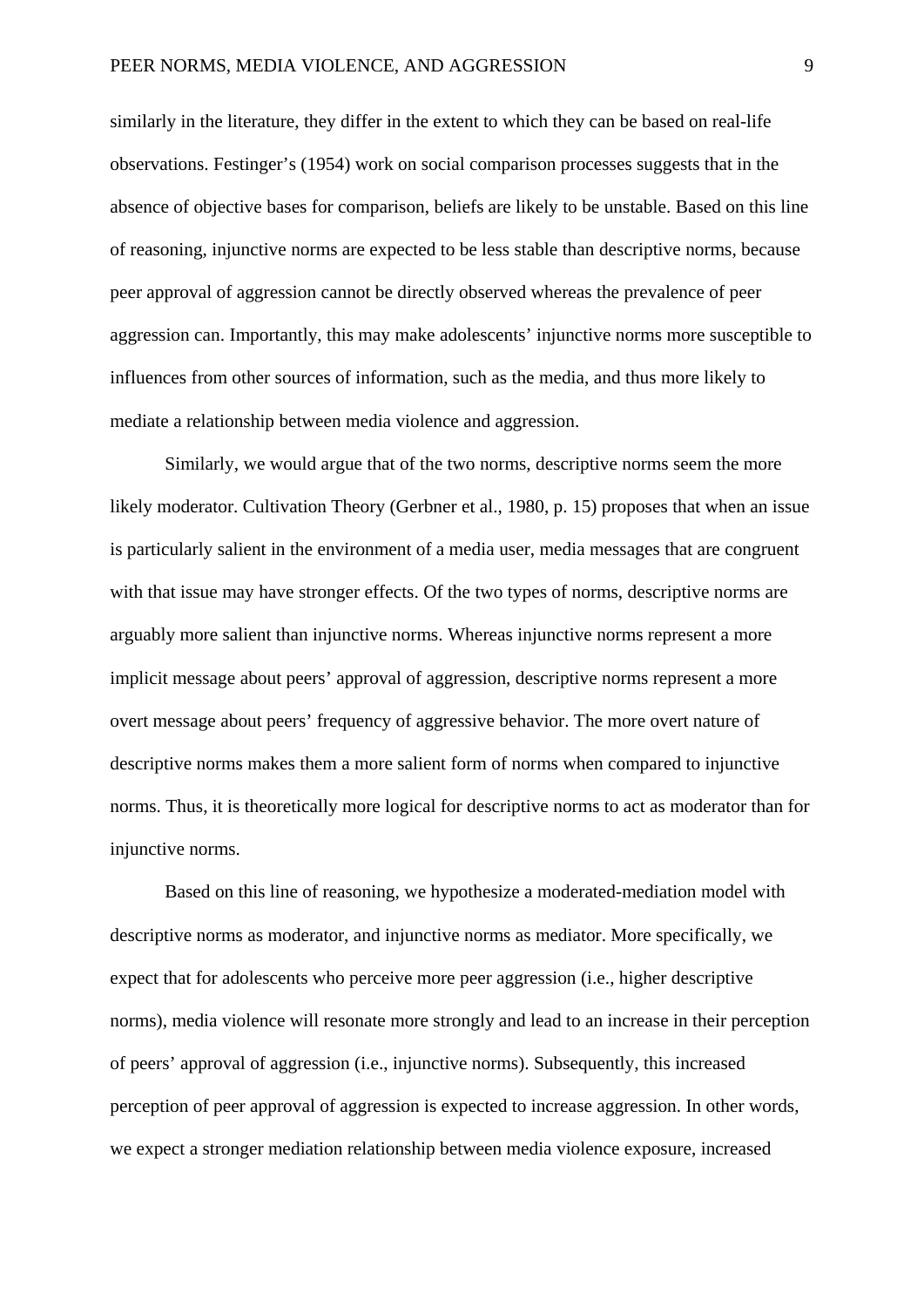injunctive norms, and increased aggression for those adolescents with higher descriptive norms. Conversely, for adolescents with low descriptive norms (indicating little or no perceived peer aggression), this mediation relationship may be weaker or absent. Investigating such a moderated-mediation process helps identify not only which adolescents are most vulnerable to media violence effects, but also how media violence leads to increased aggression for a potentially vulnerable subset of adolescents. To that end, we test the following hypothesis:

**Hypothesis 3 (H3):** The indirect effect of media violence on increased aggression through increased injunctive norms is stronger for adolescents with higher levels of descriptive norms.

#### **Method**

### **Participants and Procedure**

After receiving approval from the sponsoring institution's Institutional Review Board, a large, private survey research institute in the Netherlands (TNS NIPO/Veldkamp) collected the data. Families were recruited through TNS NIPO's existing online panel of approximately 60,000 households that is representative of the Netherlands. All households with at least two children between 10 and 14 (1,565 families in the panel) were invited to participate, of which 516 families participated. Data collection consisted of two waves, and took place in the adolescents' homes where they filled out a questionnaire on a laptop. The first wave of data collection was conducted between September and December 2012; the second wave was conducted between September and December 2013. Data collection procedures were identical for both waves.

A total of 1,032 adolescents participated in wave 1, and 1,011 adolescents participated again in wave 2 (a dropout of 2.03%). The final sample consisted of the 943 adolescents who had complete data on all study variables. Missing data was random (i.e., not associated with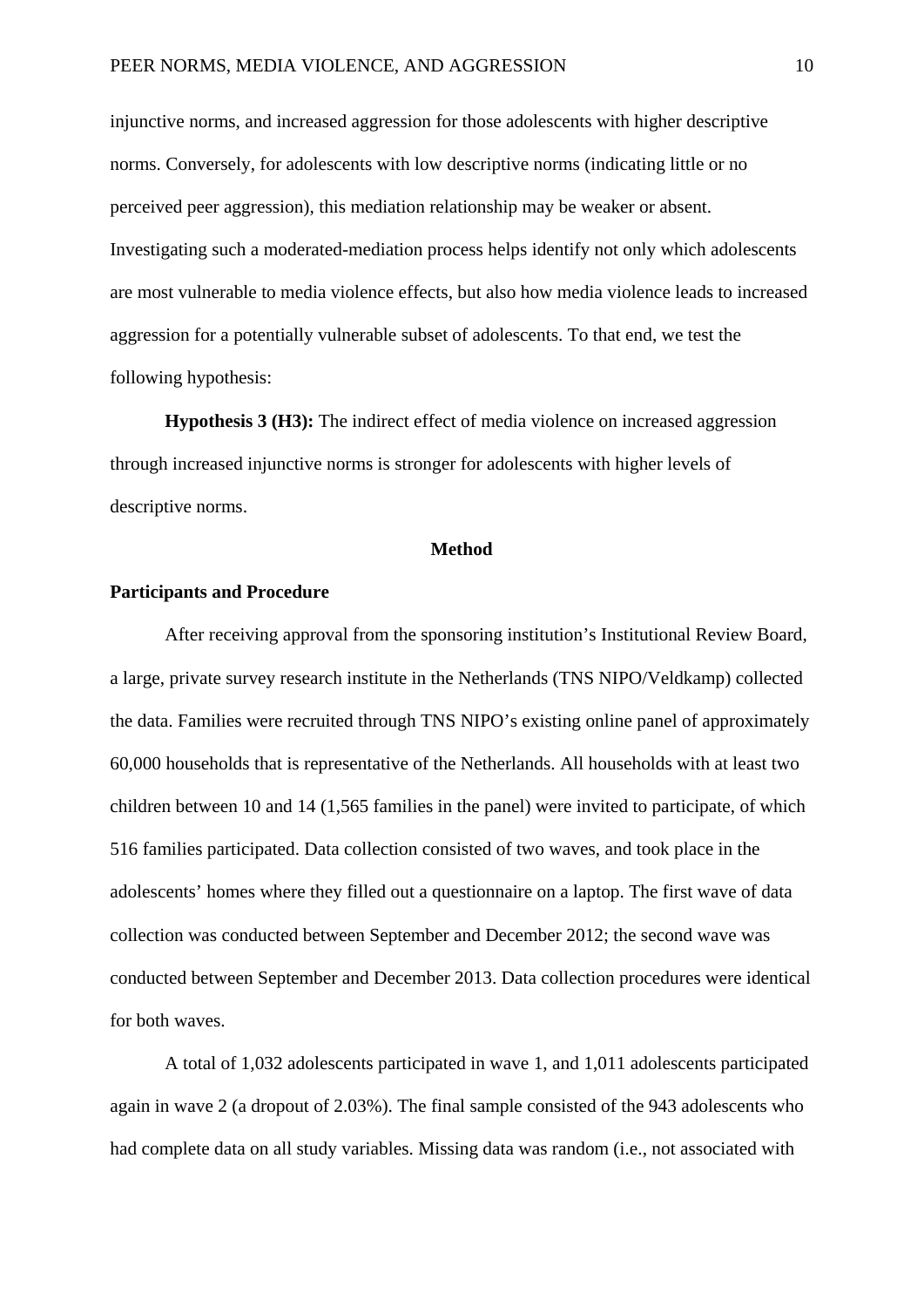household characteristics, media violence exposure, or aggression). This final sample consisted of 99.7% sibling pairs; 50.4% were girls; and the sample's mean age at wave 1 was 11.8 years  $(SD = 1.4$  years).

## **Measures**

**Media violence exposure.** Media violence exposure was measured using direct estimates of exposure to television and game violence. This method has been found reliable and valid for use in adolescent samples (Fikkers, Piotrowski, & Valkenburg, in press). Direct estimates measured exposure to violent content on television and in electronic games with two items each (four items in total): (1) How often do you watch television programs [play games] that contain violence? and (2) On the days that you watch television programs [play games] that contain violence, how much time do you spend on this per day? Participants were given the following definition of violence: "All violence (for example, fighting and shooting) that living beings (for example, humans and monsters) do to each other." Games referred to all types of games (video games, but also casual games played on mobile phones or websites). Response categories for the first item ranged from 0 (never) to 7 (7 days per week). The second item was an open-ended question, answered by filling in hours and minutes. The two items for each medium were multiplied to calculate the number of hours per week of violent television and violent game exposure. These two variables were then summed to create one variable representing violent media exposure in hours per week. Adolescents in our sample reported an average of 5.29 hours per week (*SD* = 10.93) of media violence exposure at wave 1.

**Descriptive norms.** No existing scale was available for descriptive and injunctive norms about aggressive behavior. We therefore followed the procedure of studies investigating peer norms related to other behaviors in adolescent samples (e.g., Baumgartner, Valkenburg, & Peter, 2011; Elek, Miller-Day, & Hecht, 2006). Descriptive norms were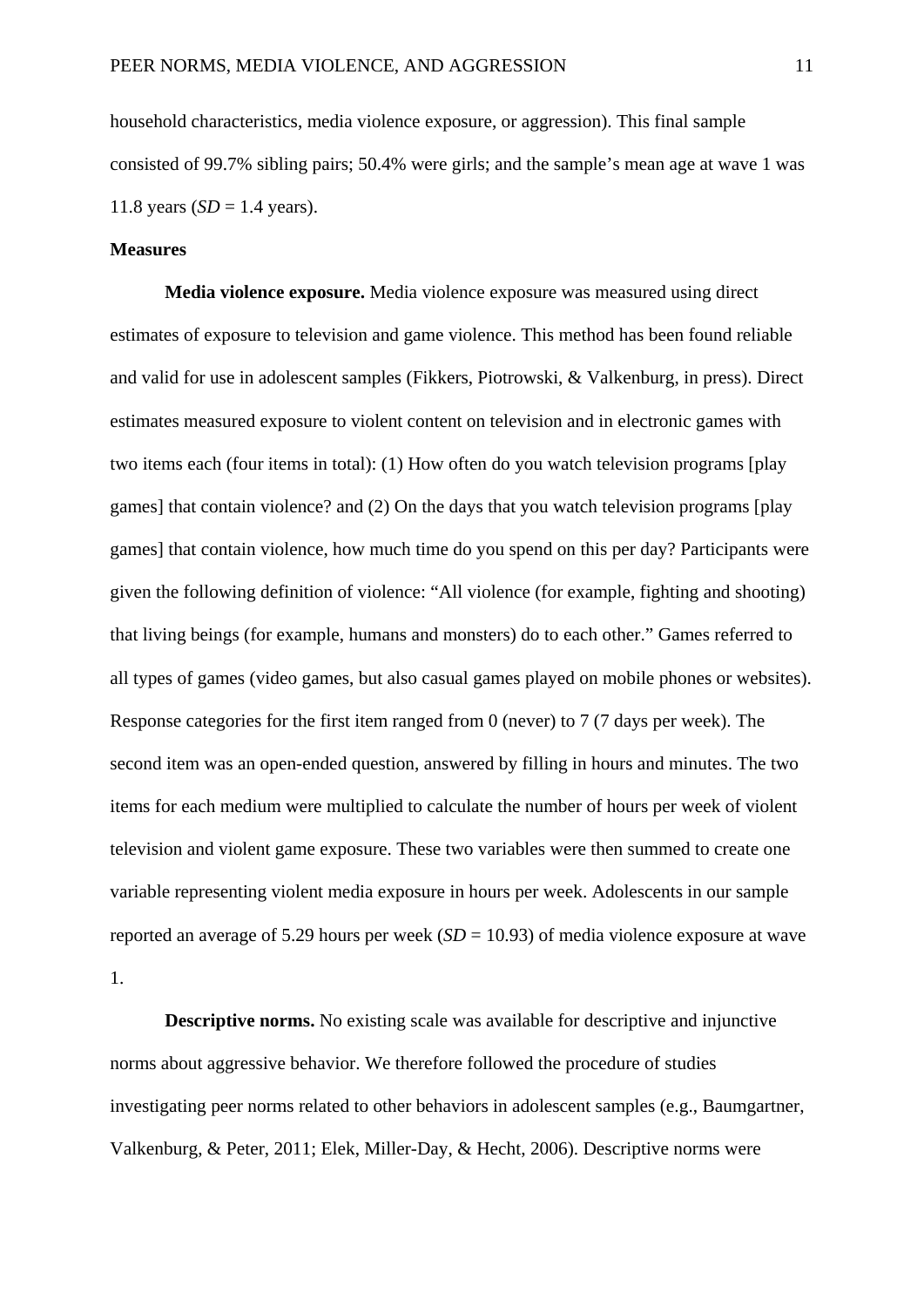measured with two items, asking adolescents to indicate how many of their friends showed the following two behaviors in the past six months: (1) swear at another adolescent; (2) kick or hit another adolescent. Participants were told that "friends" meant friends they see more than once a week, with whom they spent time, and who they liked doing things with. Response options were (1) none of my friends; (2) less than half of my friends; (3) about half of my friends; (4) more than half of my friends; and (5) almost all my friends. The two items were averaged to create a scale (Cronbach's alpha = .71). Means and standard deviations for wave 1 and wave 2 are reported in Table 1.

**Injunctive norms.** The measure for injunctive norms used the same items as for descriptive norms, but with a different question stem. Adolescents were asked what their friends think about (1) swearing at another adolescent, and (2) kicking or hitting another adolescent. Response options were (1) completely not OK; (2) not OK; (3) somewhat not OK, somewhat OK; (4) OK; (5) completely OK. The two items were averaged to create a scale (Cronbach's alpha = .81). Means and standard deviations for wave 1 and wave 2 are reported in Table 1.

**Aggressive behavior.** Adolescents' direct aggression was measured using eight items from the Direct and Indirect Aggression Scale (DIAS, Björkqvist, Lagerspetz, & Kaukiainen, 1992). Adolescents were asked how often they do the following things when they are angry with another adolescent: (1) hit; (2) yell at or argue with; (3) kick; (4) swear at; (5) trip; (6) threaten to hurt; (7) push; or (8) fight with another adolescent. Response options were (1) never; (2) almost never; (3) sometimes; (4) often; and (5) very often. These items formed a reliable scale (Cronbach's alpha at both waves = .92). Means and standard deviations for wave 1 and wave 2 are reported in Table 1.

**Gender (control variable).** We included gender as a control variable in all analyses  $(girls = 0; boys = 1).$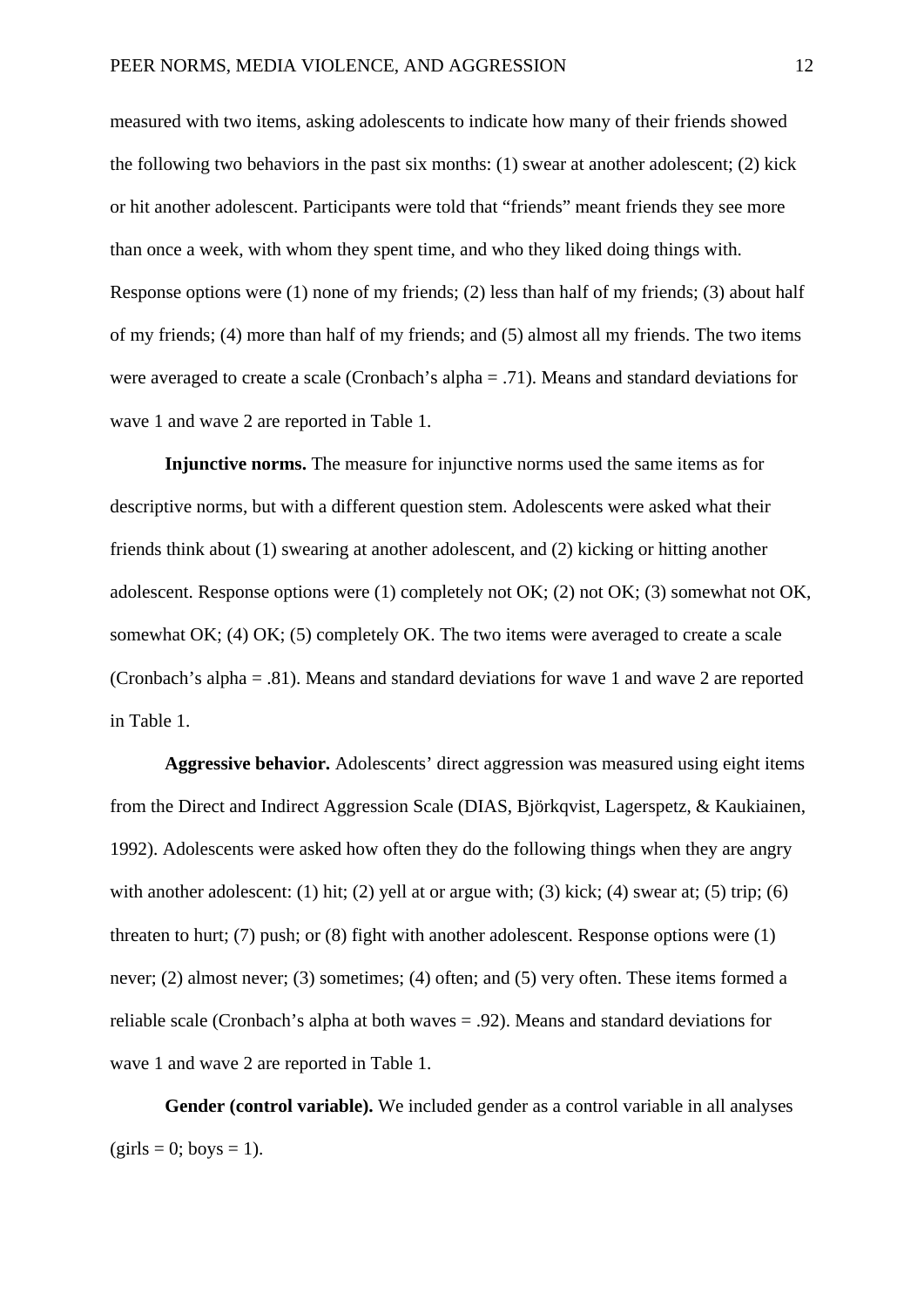### **Analytic Approach**

Structural equation modeling (SEM) in MPlus (version 7.11, Muthén & Muthén, 2014) was used to test all study hypotheses. In determining the appropriate manner in which to conduct these SEM models, four characteristics of the data were considered: (1) distributions of independent and dependent variables; (2) the longitudinal nature of the dataset and hypotheses; (3) the operationalization of the moderator and mediator roles of peer norms; and (4) the clustered nature of our sample due to the inclusion of siblings pairs.

Regarding variable distribution, media violence exposure and aggressive behavior were both positively skewed in our sample, with many adolescents showing no aggression and no media violence exposure. As a result, traditional parametric analyses would increase the likelihood of making Type I errors (Atkins & Gallop, 2007). Although bootstrapping methods have been used as solution for analyses using non-normal variables, these do not fully solve problems with highly skewed variables such as aggressive behavior (B. Muthén, 2011), while Poisson regression models are difficult to interpret in the context of longitudinal moderated-mediation analysis (VanderWeele & Vansteelandt, 2009). Our solution to address the data skewness was to create a change score for aggressive behavior between wave 1 and wave 2. Specifically, change scores for the eight individual aggression items were calculated by subtracting the wave 1 score from the wave 2 score. These eight change scores were then used as items in a factor analysis yielding a unidimensional factor structure with standardized factor loadings ranging from .51 to .74. Running the models with the original aggression variables instead of the change scores did not change the pattern of results.

Using this latent score for "change in aggression" had three consequences for our analyses. First, change in aggression was normally distributed, meaning we could proceed with parametric SEM analyses. Second, using a change variable as the dependent variable is statistically equivalent to using aggression at wave 2 as the dependent variable while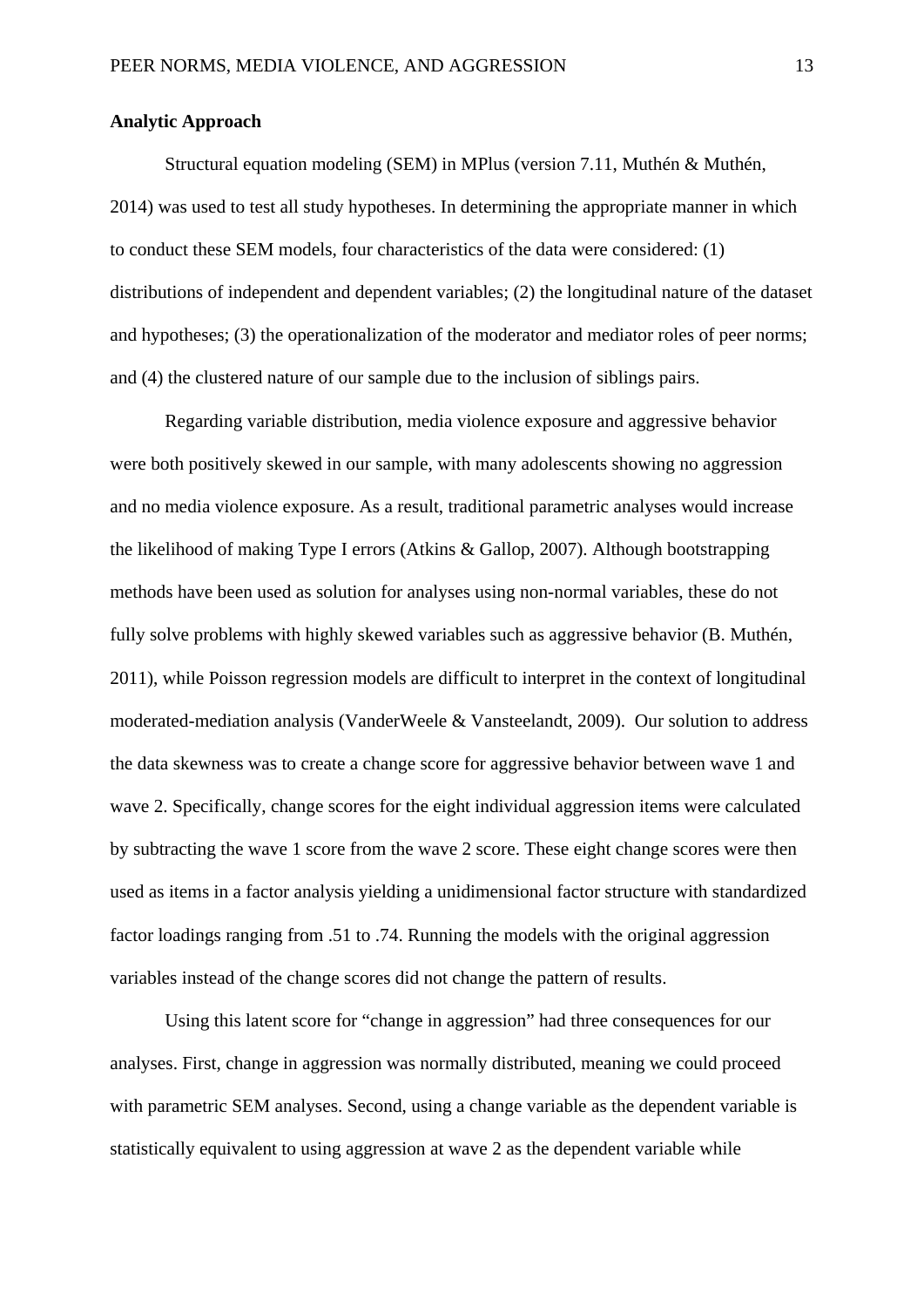controlling for aggression at wave 1. Therefore, by using the change score for aggression, our models took into account the longitudinal nature of our data. Third, the change score reduces the need for control variables. After all, control variables would have to explain change in aggression rather than level of aggression. We checked whether several common control variables, such as gender and socio-economic variables (e.g., income, educational level), correlated with change in aggression, but none did. For gender, we found a significant correlation with media violence exposure (see Table 1). Since this relationship may introduce bias (Wildt & Ahtola, 1978), and because it is the most common control variable in media violence research, we opted to include gender as control variable to provide a more conservative test of our hypotheses.

To account for the non-normal distribution of media violence exposure, we treated this variable as a count variable in the analyses. Count variables are variables that only have nonnegative integer values. Because count variables can only have a limited number of values, we trimmed media violence exposure at 28 hours per week. Trimming meant that the values of 29 participants (3.1% of the sample) with media violence exposure of more than 28 hours were trimmed to the value of 28. Running the models with the original (untrimmed) variable, or with media violence exposure trimmed at different levels (e.g., at 20, 35, or 40) did not change the results. Mplus does not provide fit statistics or standardized coefficients in analyses using count variables. Therefore, all analyses were conducted twice: once with media violence treated as regular continuous variable, and once with media violence treated as count variable. We report the fit statistics and standardized coefficients based on the former analyses, and unstandardized coefficients based on the latter analyses. Although these analyses treat the media-violence exposure variable differently, we found minimal differences between the results.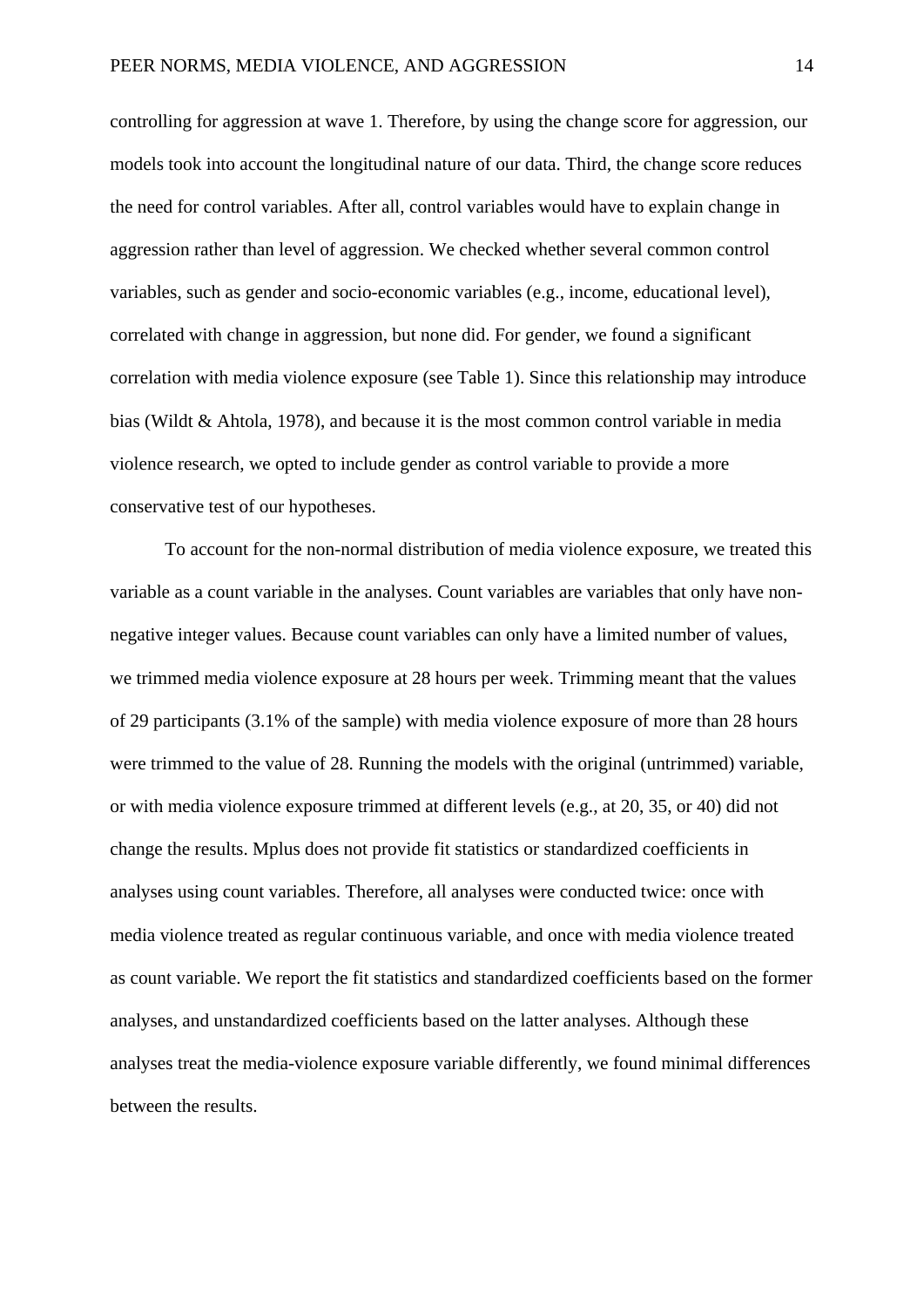Regarding the operationalization of the moderator and mediator variables, we operationalized descriptive and injunctive norms in two different ways depending upon the hypothesis. The moderation hypothesis (H1) expects that higher media violence exposure and higher peer norms at wave 1 interactively predict an increase in aggression. Therefore, when norms were investigated as a moderator in tests of H1 and H3, the wave 1 variable was used. At the same time, our mediation hypothesis (H2) predicts that media violence leads to a *change* in peer norms which subsequently predicts change in aggression. Therefore, when peer norms are used as a mediator in tests of H2 and H3, they are included as a change score. Change scores for both descriptive and injunctive peer norms were calculated by subtracting the wave 1 score from the wave 2 score. Means and standard deviations for these change scores are reported in Table 1.

Lastly, as noted in the participants section, 99.7% of our sample consisted of sibling pairs. Such clustering can result in over- or underestimation of coefficients due to biased estimates of standard errors (Desai & Begg, 2008). We accounted for this clustering by using the "cluster" option in Mplus to obtain corrected standard errors (Asparouhov & Muthén, 2006).

For all hypothesized models, we evaluated model fit by using the comparative fit index (CFI) and the root mean square error of approximation (RMSEA). We preferred these measures over the Chi-square statistic, given that this index is often unreliable with large samples. A good model fit is indicated by a CFI larger than 0.95 and an RMSEA smaller than .05. A CFI between 0.90 and .095 and an RMSEA between .05 and .08 indicate acceptable model fit (Kline, 2010). All models included gender as control variable (girls = 0; boys = 1).

### **Results**

### **Descriptive Results and Correlations**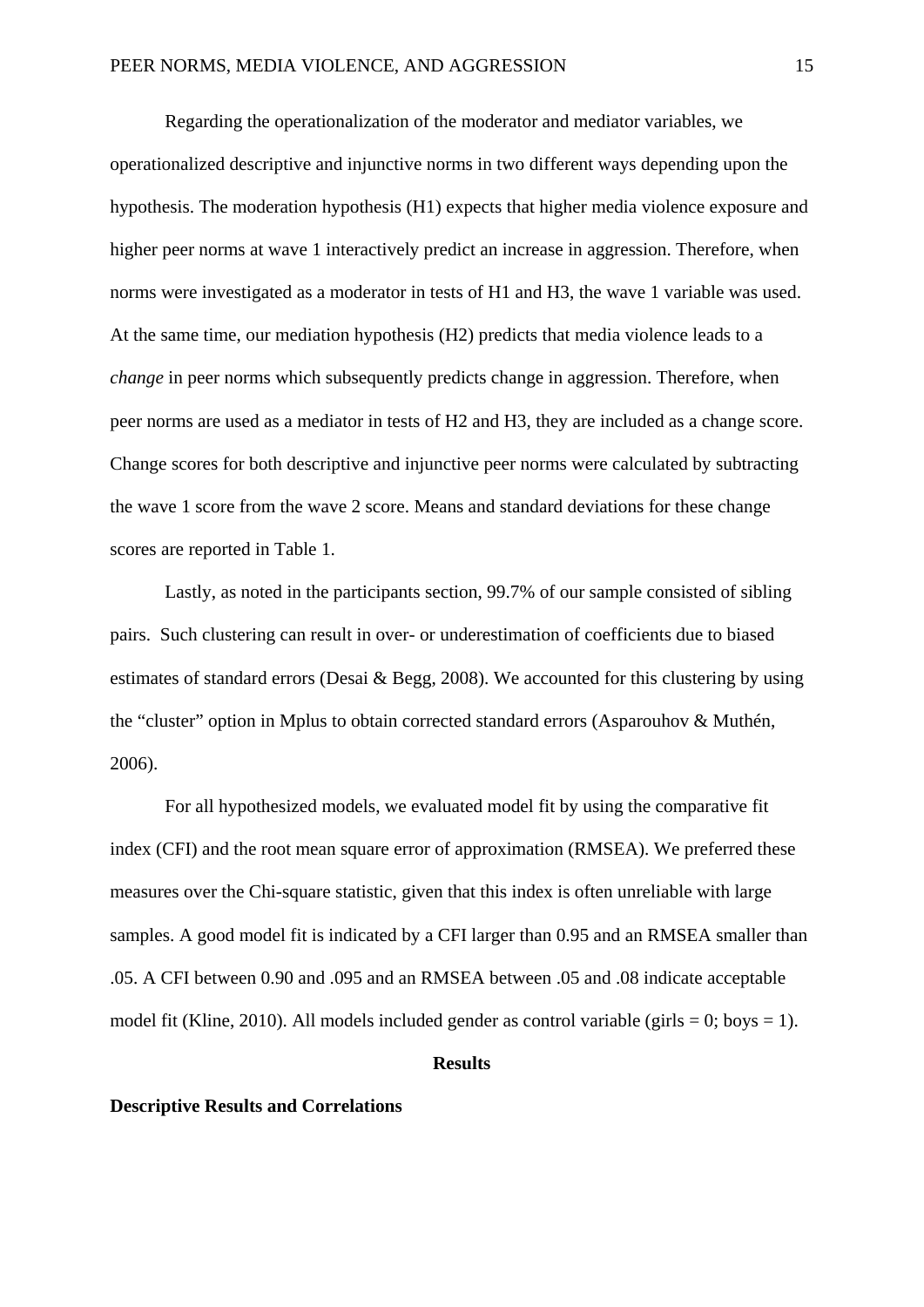Table 1 presents the means, standard deviations, and correlations for all study variables. Adolescents in our sample reported on average 4.6 hours per week of media violence exposure (after trimming the variable;  $SD = 6.87$ ). In general, adolescents perceived relatively low frequencies of peer aggression (descriptive norms:  $M = 1.62$ ,  $SD = 0.75$ ) and peer approval of aggression (injunctive norms:  $M = 1.75$ ,  $SD = 0.75$ ; both on a scale from 1 to 5). Aggressive behavior was also relatively infrequent in our sample, with a reported mean of 1.61 ( $SD = 0.69$ ) on a scale from 1 to 5. Test-retest correlations between wave 1 and wave 2 indicate that descriptive norms ( $r = .41$ ), injunctive norms ( $r = .43$ ), and aggressive behavior  $(r = .59)$  were stable over time.

 Media violence exposure correlated positively with aggressive behavior both crosssectionally ( $r = .36$ ,  $p < .001$ ) and longitudinally ( $r = .33$ ,  $p < .001$ ). In addition, media violence exposure was positively related to both descriptive and injunctive norms crosssectionally (descriptive:  $r = .25$ ,  $p < .001$ ; injunctive:  $r = .28$ ,  $p < .001$ ) as well as longitudinally (descriptive:  $r = .26$ ,  $p < .001$ ; injunctive:  $r = .28$ ,  $p < .001$ ). In turn, descriptive norms correlated significantly with aggressive behavior (cross-sectional  $r = .43$ ,  $p < .001$ ; longitudinal  $r = .31$ ,  $p < .001$ ), as did injunctive norms (cross-sectional  $r = .45$ ,  $p < .001$ ; longitudinal  $r = .34$ ,  $p < .001$ ).

### **Peer Norms as Moderator**

Hypothesis 1 predicted that media violence exposure would lead to an increase in aggressive behavior for those adolescents with higher descriptive peer norms (H1a) or higher injunctive peer norms (H1b). We tested separate models for each moderator. In each model, an interaction term between media violence and the moderator was included. Our hypothesized models had acceptable fit to the data,  $CFI = .96$ , RMSEA = .05 [90%] confidence interval (CI) = .041 - .059] for descriptive norms as moderator; and CFI = .97, RMSEA =  $.047$  [90% CI =  $.038 - .055$ ] for injunctive norms as moderator. Results did not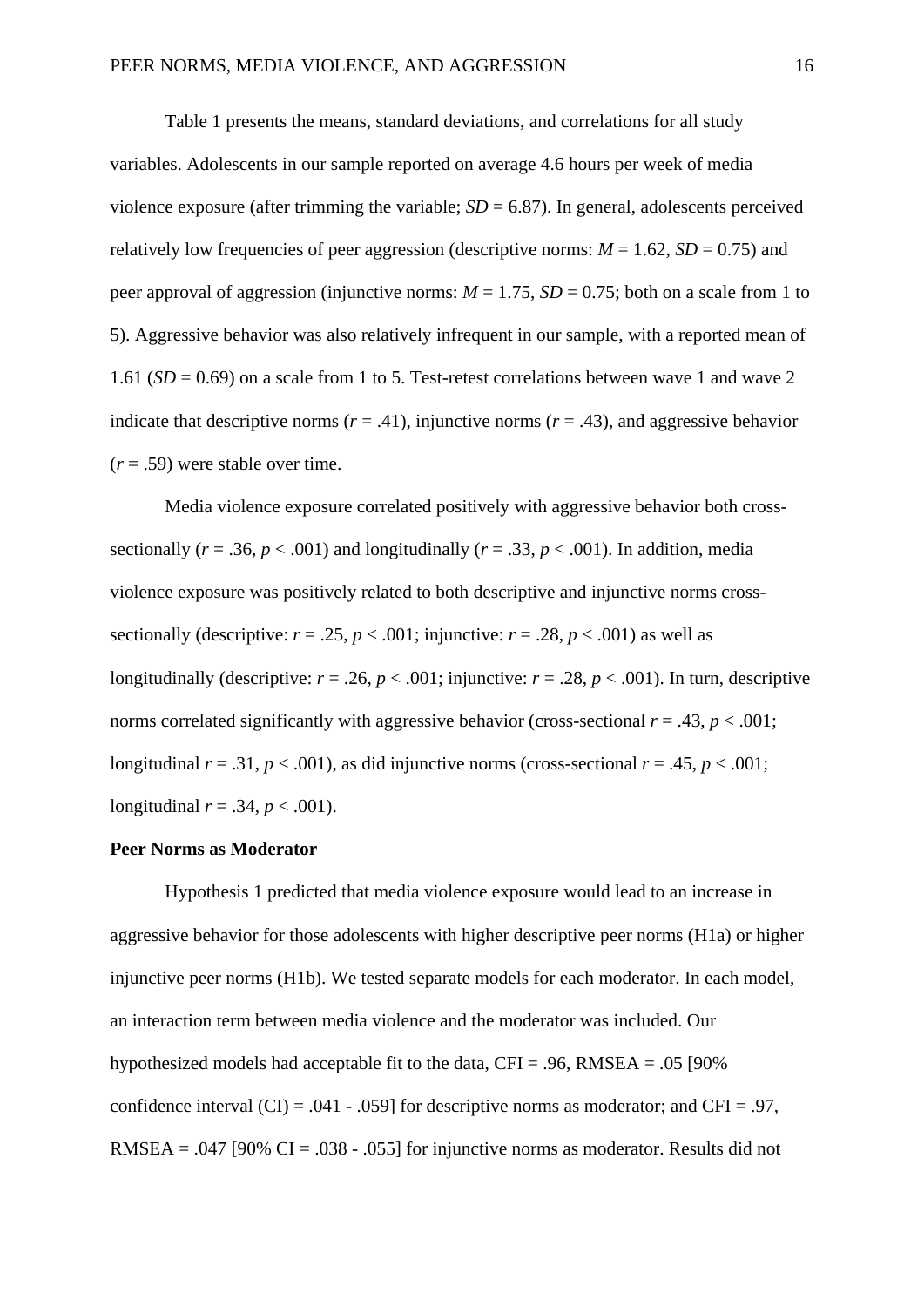support H1a or H1b. Neither descriptive norms ( $b = .10$ ,  $SE = .08$ ,  $p = .204$ ,  $b^* = .14$ )<sup>1</sup> nor injunctive norms ( $b = .01$ ,  $SE = .09$ ,  $p = .958$ ,  $b^* = .01$ ) significantly moderated the relationship between media violence and change in aggression. In addition, there was no significant overall relationship between media violence exposure and change in aggression (main effect with descriptive norms in model:  $b = -0.01$ ,  $SE = 0.01$ ,  $p = 0.192$ ,  $b^* = -0.12$ ; with injunctive norms in model:  $b = -.00$ ,  $SE = .01$ ,  $p = .918$ ,  $b^* = -.01$ ).

### **Peer Norms as Mediator**

Hypothesis 2 predicted that media violence exposure would lead to an increase in aggressive behavior via an increase in descriptive peer norms (H2a) and via an increase in injunctive peer norms (H2b). Our hypothesized model had a good fit to the data,  $CFI = .95$ , RMSEA = .048 [90% CI = .040 - .057]. Neither H2a nor H2b was supported by the results. Media violence exposure did not induce a change in descriptive norms ( $b = .01$ ,  $SE = .01$ ,  $p =$ .304,  $b^* = .05$ ) nor a change in injunctive norms ( $b = .01$ ,  $SE = .01$ ,  $p = .324$ ,  $b^* = .04$ ). As a result, the indirect effect of media violence on change in aggression via the mediators was not significant (indirect effect through descriptive norms:  $b = .00$ ,  $SE = .00$ ,  $p = .318$ ,  $b^* = .01$ ; indirect effect through injunctive norms:  $b = .00$ ,  $SE = .00$ ,  $p = .325$ ,  $b^* = .01$ ).<sup>2,3</sup> Both mediators did show a significant relationship with the dependent variable: Change in aggression was predicted by change in descriptive norms ( $b = .11$ ,  $SE = .03$ ,  $p < .001$ ,  $b^* =$ .17) as well as by change in injunctive norms  $(b = .10, SE = .03, p = .001, b* = .15)$ .

### **Peer Norms as both Moderator and Mediator**

 Hypothesis 3 predicted that the indirect effect of media violence on increased aggression through increased injunctive norms would be stronger for adolescents with higher levels of descriptive norms. The model for this hypothesis consisted of media violence exposure at wave 1 as independent variable, descriptive norms at wave 1 as continuous moderator, change in injunctive norms as mediator, change in aggression as latent dependent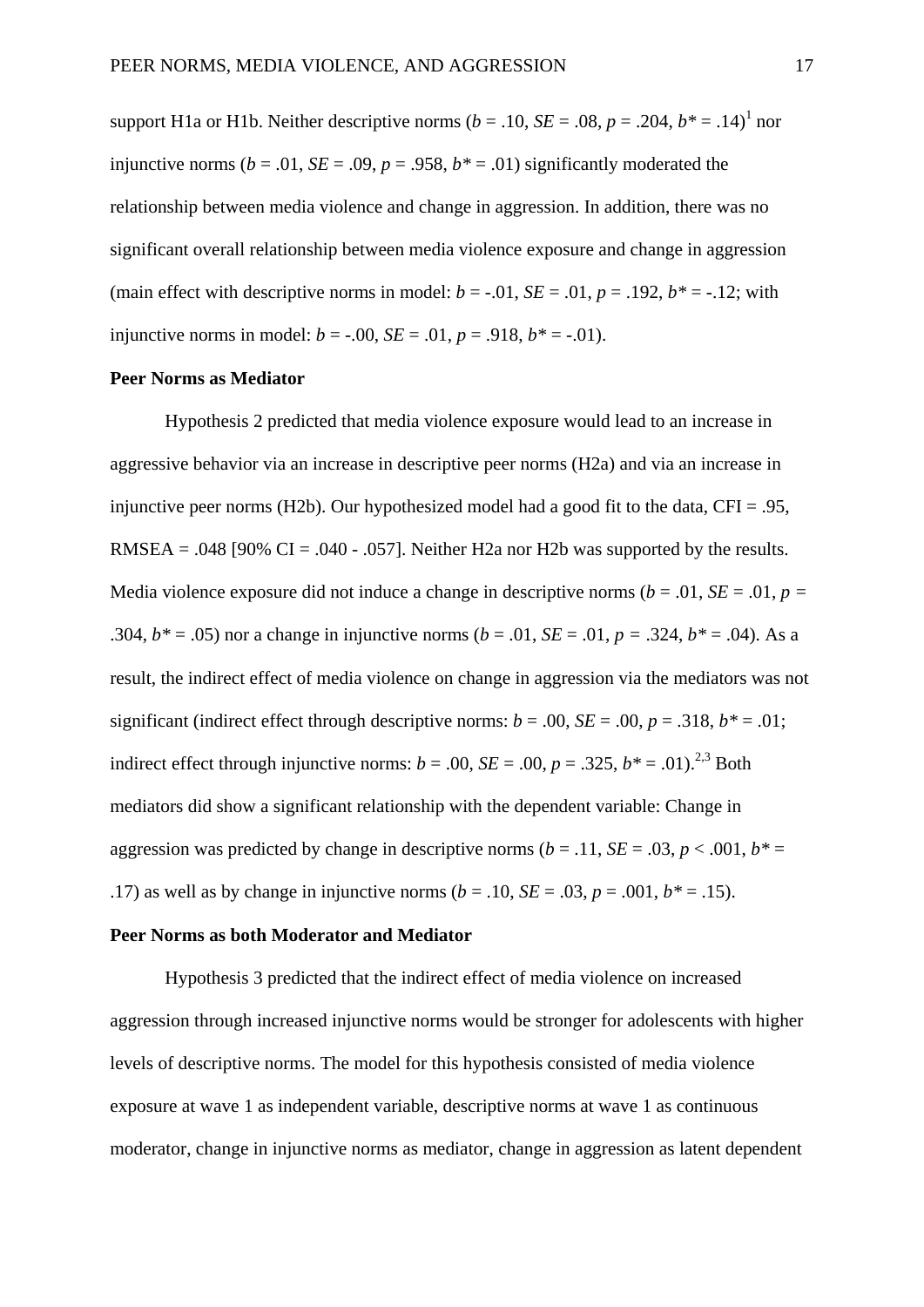variable, and gender as control variable. Our hypothesized model had acceptable fit to the data, CFI = .95, RMSEA = .052 [90% CI = .042 - .061].

 Results showed a moderated-mediation effect, supporting hypothesis 3. Recall that tests of hypothesis 2 indicated that the indirect (mediation) effect, on average, was nonsignificant, which was due to a non-significant relationship between media violence exposure and both mediators. Tests of hypothesis 3 indicate that media violence *is* related to change in injunctive norms, but that this relationship is moderated by descriptive norms (see Figure 1). For example, at a value of one standard deviation above the mean for descriptive norms (indicating more perceived peer aggression) media violence leads to an increase in injunctive norms, whereas at a value of one standard deviation below the mean of descriptive norms (indicating less perceived peer aggression) media violence predicted a decrease in injunctive norms. As a result, for higher levels of descriptive norms, there is a positive standardized indirect effect ( $b^*$  = .16), whereas for lower levels of descriptive norms, there is a negative standardized indirect effect  $(b^* = -16)$  of media violence exposure on change in aggression.

 Figure 2 visualizes the size of this moderated *indirect* effect. The y-axis represents the standardized indirect effect of media violence on change in aggression via change in injunctive norms. The x-axis represents standardized values of the moderator (descriptive norms), with negative values indicating the number of standard deviations below the mean, and positive values indicating the number of standard deviations above the mean. The plotted diagonal line shows that for adolescents who perceive more peer aggression than average (the right-hand side of Figure 2), media violence increases aggressive behavior via an increase in perceived peer approval of aggression (i.e., injunctive norms). On the other hand, for adolescents who perceive less peer aggression than average (the left-hand side of Figure 2), media violence decreased aggressive behavior via a decrease in perceived peer approval of aggression.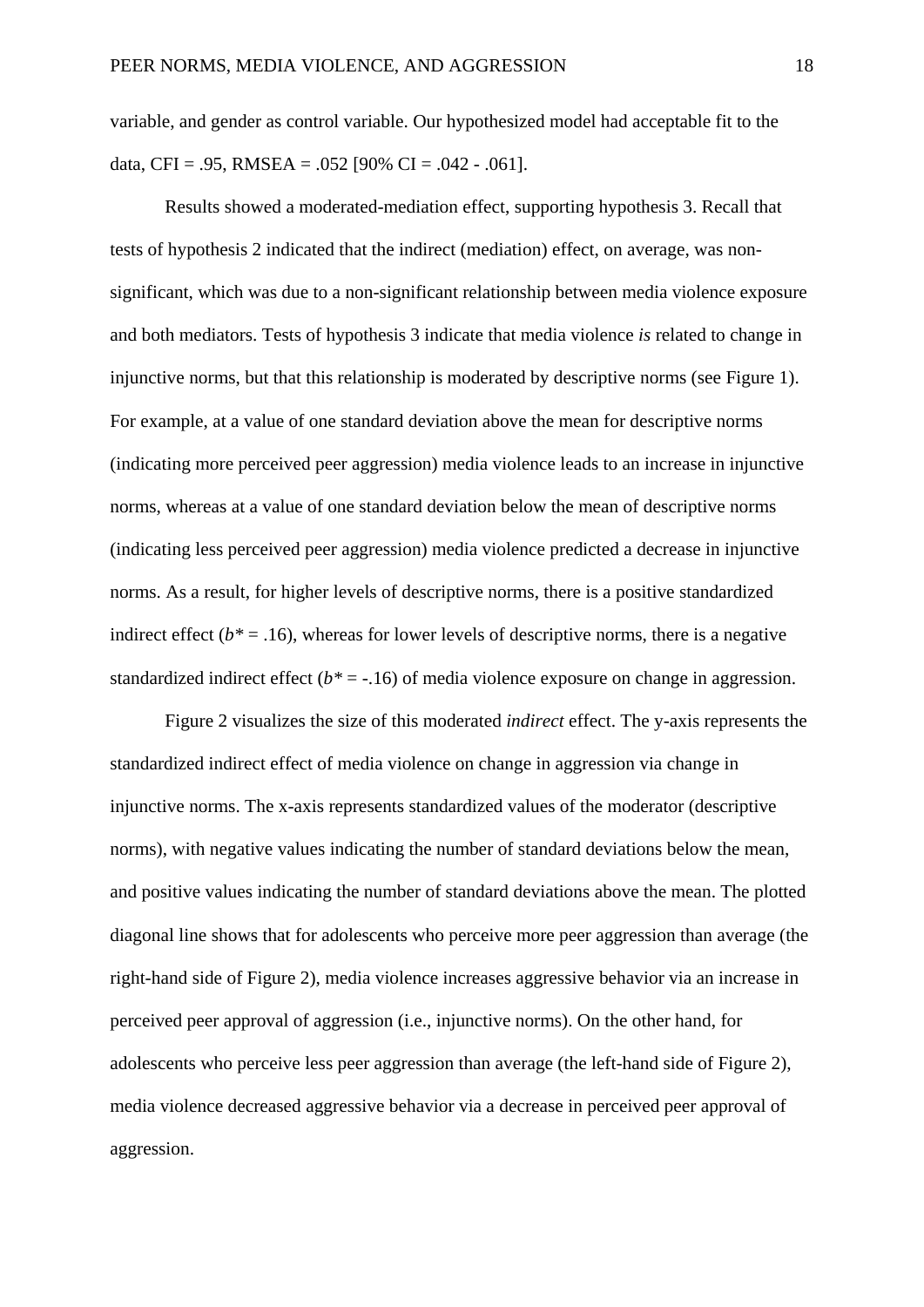### **Discussion**

 The aim of this study was to examine the role of a social-context variable, perceived peer norms, in the relationship between media violence and aggressive behavior. This was informed by a need to better understand whether, how, and for whom media violence exposure may affect aggression. We conceptualized and tested three ways in which perceived peer norms about aggressive behavior (descriptive and injunctive norms) may play a role in the relationship between media violence exposure and adolescents' aggression. We did not find support for the sole moderation (H1) or sole mediation (H2) hypothesis. We did, however, find support for our moderated-mediation hypothesis (H3) which posited that media violence would be related to increased aggression via increased injunctive norms (i.e., higher perceived peer approval of aggression), and that this indirect effect would be stronger for adolescents with higher levels of descriptive norms (i.e., higher perceived prevalence of peer aggression).

## **Moderation Findings**

 Grounded in Cultivation Theory (Gerbner et al., 1980), hypothesis 1 posited that the relationship between media violence exposure and increased aggression would be stronger for adolescents with higher descriptive or injunctive norms. While this omnibus prediction was not supported, the results of the moderated-mediation analysis (H3) did indicate that media violence and descriptive norms have an interactive influence on the mediator change in injunctive norms. Given that Cultivation Theory focuses more on media influence on realworld *perceptions* than on actual behavior (cf. Romer & Jamieson, 2014), it is perhaps not strange that we found that perceptions of peer approval of aggression were affected by this interaction rather than aggressive behavior directly. That said, the absence of an interaction effect on aggressive behavior does diverge from previous longitudinal research (e.g., Fikkers et al., 2013; Slater et al., 2004; Yang & Bushman, 2014). Differences in time lag (one year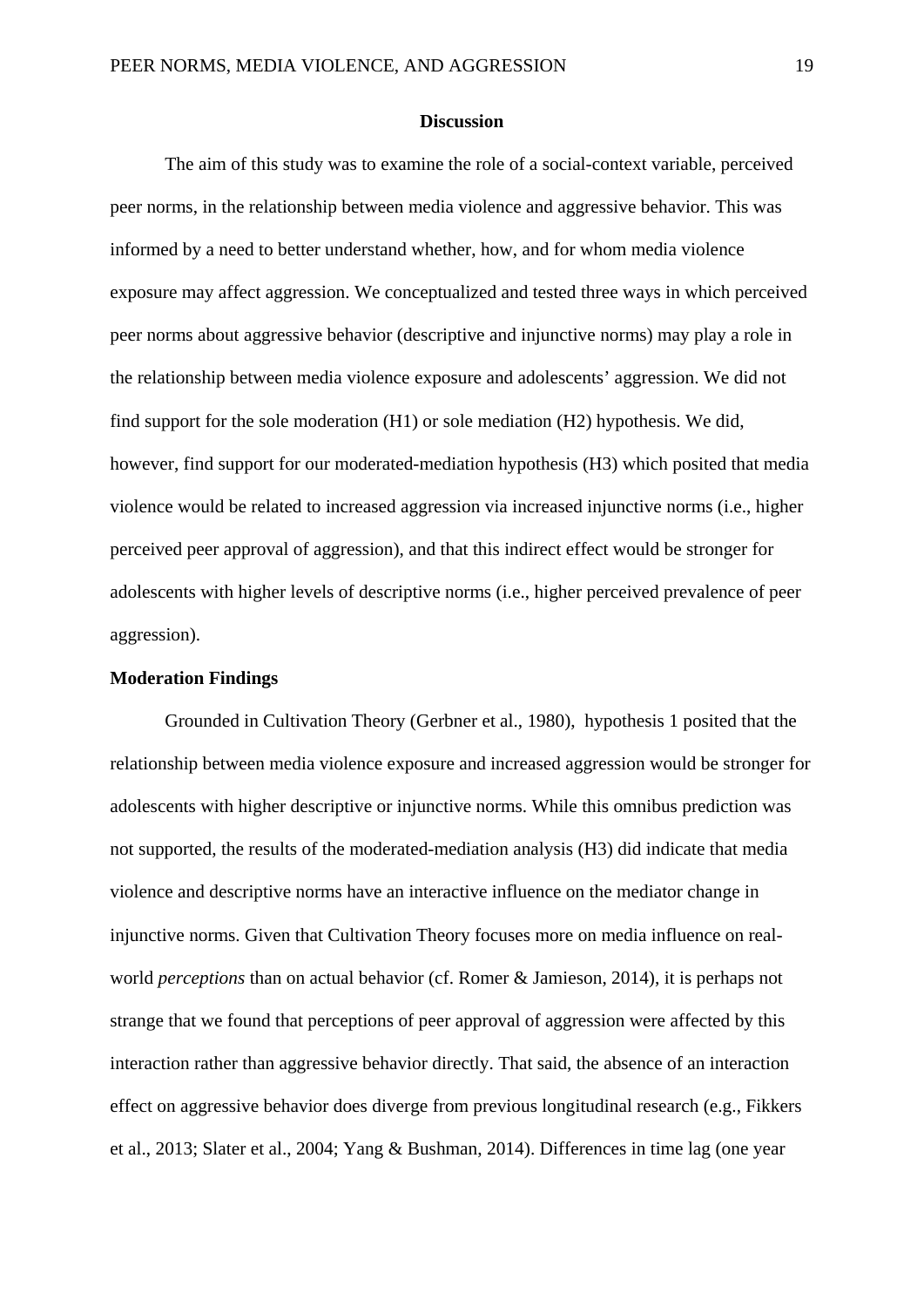versus 4/6 months) or in the peer variable (perceived peer aggression versus peer rejection) may underlie the absent interaction effect on aggression. Additionally, longitudinal effects of media violence on aggression are perhaps less easily detected compared to effects on intermediary cognitive variables, especially when aggression is quite stable (Adachi  $\&$ Willoughby, 2014). Longitudinal research is arguably most suitable for studying the role of social context factors in media effects, because of the higher ecological validity and the opportunity to move beyond cross-sectional correlations. At the same time, the usual limitations associated with survey research (e.g., reliance on single respondents, self-report and recall) also apply to our study. Therefore, it would be relevant to see whether these findings replicate in an experimental setting, which, due to its higher internal validity, may be better suited to detect small and subtle effects of media violence exposure.

 Despite the absence of a longitudinal interaction effect on aggression, our finding that injunctive norms were affected by a combination of media violence and descriptive norms indicates that the route from media violence to aggression differs for youth growing up in different contexts. Although previous researchers have identified and studied several potential mediating variables in the media violence-aggression relationship (for a review, see Krahé, 2014), little research has examined how the role of these mediators may be dependent on different environments. For example, it is unclear whether media violence exposure increases hostile attribution bias or decreases empathy more for adolescents who perceive more peer aggression compared to adolescents who do not perceive peer aggression. In addition, it is unclear what happens for different adolescents *during* media violence exposure: Do adolescents who also perceive aggression in real-life have more attention for media violence, do they like it more, and do they experience more arousal during the consumption of violent media compared to adolescents not growing up in an aggressive environment? Investigating such questions can go a long way towards identifying not only for whom and how media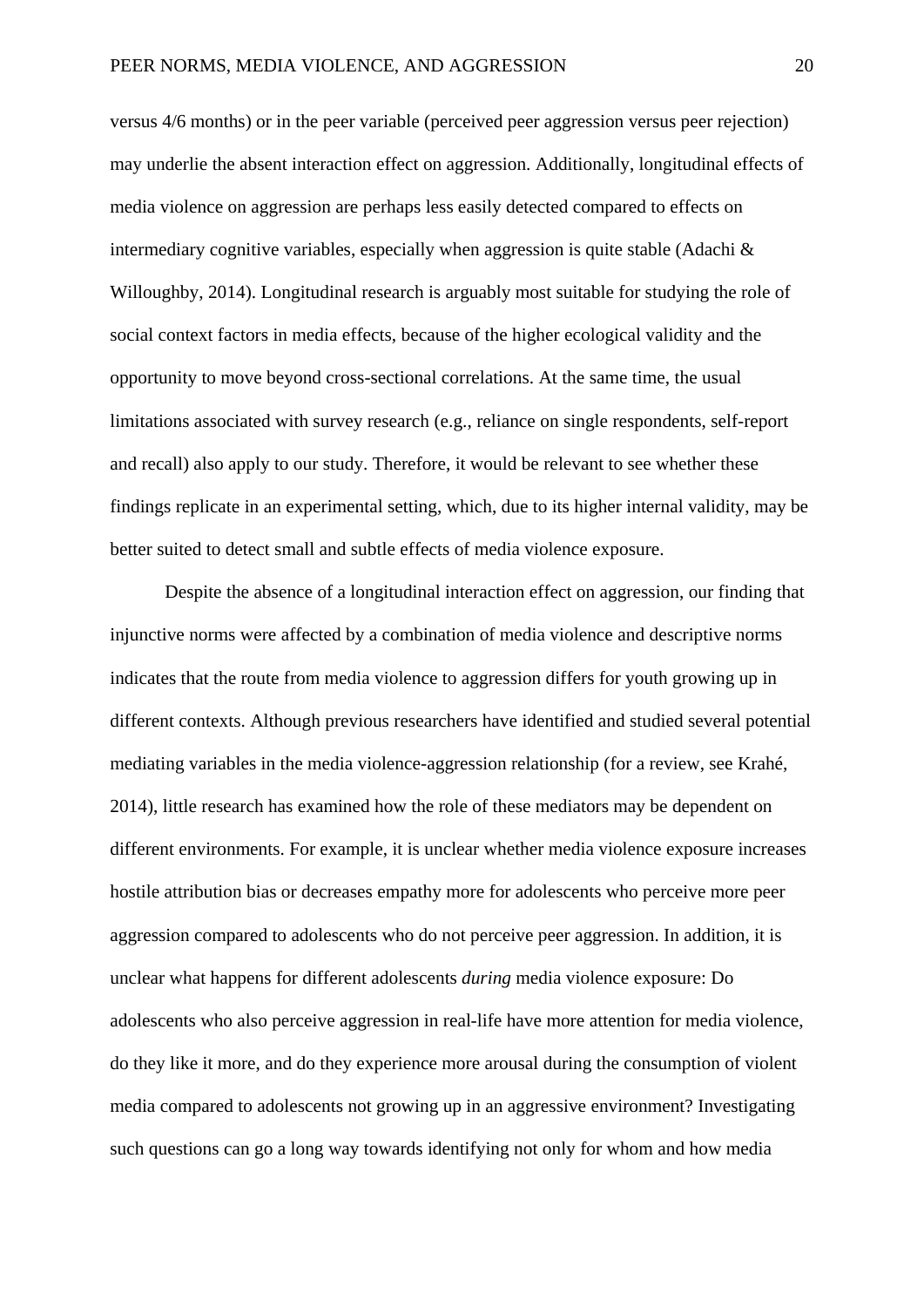violence may influence aggression, but also towards identifying ways to minimize potential negative effects.

### **Mediation Findings**

 In addition to expecting evidence of moderation, theory also pointed to the potential mediating role of peer norms in the relationship between media violence and aggression (e.g., Anderson & Bushman, 2002; Bandura, 2001). As with our moderation hypothesis, our omnibus mediation hypothesis was not supported. When looking at the mediation effect across our full sample, perceived peer norms did not mediate the effect of media violence on aggressive behavior (H2). However, the moderated-mediation analysis (H3) indicated that the mediation was in fact not absent, but instead differed for different subgroups (see Figure 1). Specifically, for adolescents who perceived greater peer aggression in their environment (i.e., descriptive norms), exposure to media violence was related to an *increase* in perceived peer approval of aggression (i.e., injunctive norms). On the other hand, for adolescents who perceived less peer aggression in their environment, media violence exposure was related to a *decrease* in perceived peer approval for adolescents. As a consequence, media violence indirectly led to more aggression for adolescents with high perceived peer aggression, but to less aggression for adolescents with low perceived peer aggression.

Initially, we only expected that the indirect relationship between media violence and aggression would be stronger for adolescents with higher descriptive norms, and weaker or absent for adolescents with lower descriptive norms. This expectation was based on several theoretical models (Gerbner et al., 1980; Valkenburg & Peter, 2013a) that predict stronger media-effects when media content is congruent with the perceived social context. Our results show support for this congruency argument. Adolescents who consume violent media and perceive greater peer aggression were more likely to believe their peers approve of aggression, which was related to an increase in aggressive behavior. The convergence of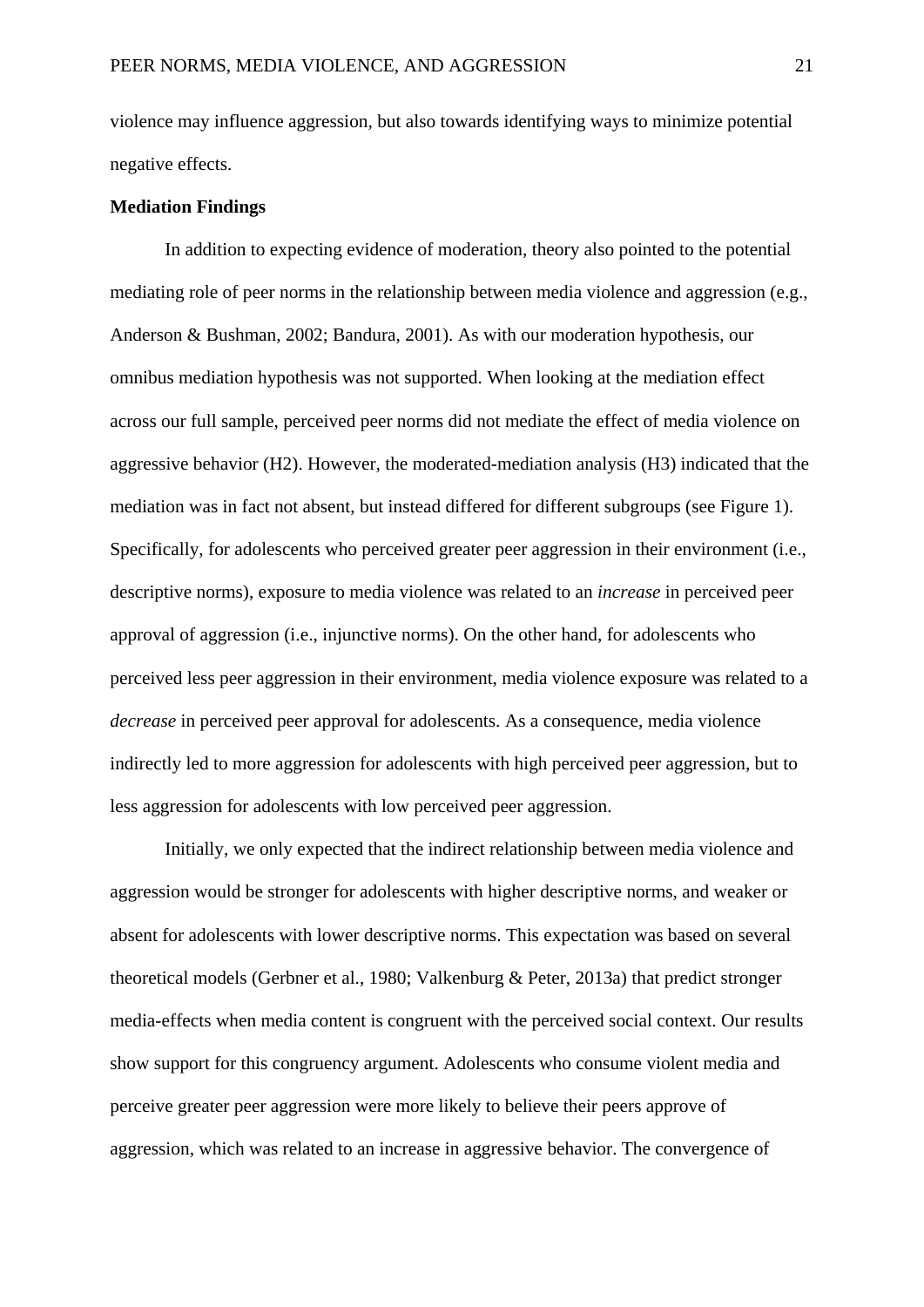messages received from the media and peers resulted in a boosted indirect effect on adolescents' aggressive behavior.

Somewhat unexpectedly, for adolescents with lower descriptive norms, the mediation relationship was not weaker or absent, but rather in the reverse direction. For adolescents who perceived little to no peer aggression in their environment, media violence decreased their belief that peers would approve of aggression, which subsequently resulted in less aggressive behavior. Typically, real-life socialization agents in adolescents' lives, such as parents, school, and the community, encourage adolescents to be prosocial rather than aggressive, whereas media violence presents adolescents with a different view (Arnett, 1995, p. 526). Given that interpersonal sources generally carry more weight than media content (Chaffee, 1986), it seems that adolescents may solve such an incongruence between media content and peer behavior by discounting the messages in the media. Watching aggression in the media while perceiving no real-life aggression among their peers may strengthen adolescents' beliefs that "my friends wouldn't like that" and, as a result, they are less motivated to engage in aggressive behavior. Future research on how youth integrate violent media messages that run counter to the arguably strong socialization messages from parents and schools could potentially identify ways to reduce the effect of media violence on increased aggression.

### **Implications**

In all, our findings provide two important implications for future research and theory about media violence effects. First, our findings provide further support for the idea that (perceptions of the) social context can make some adolescents more susceptible to media effects. Importantly, we found that adolescents' social environment may not only strengthen, but also reverse effects of media violence on aggression. This finding does not neatly fit into most of the traditional media violence theories that focus on explaining how media violence may increase aggression (e.g., the General Aggression Model, Anderson & Bushman, 2002;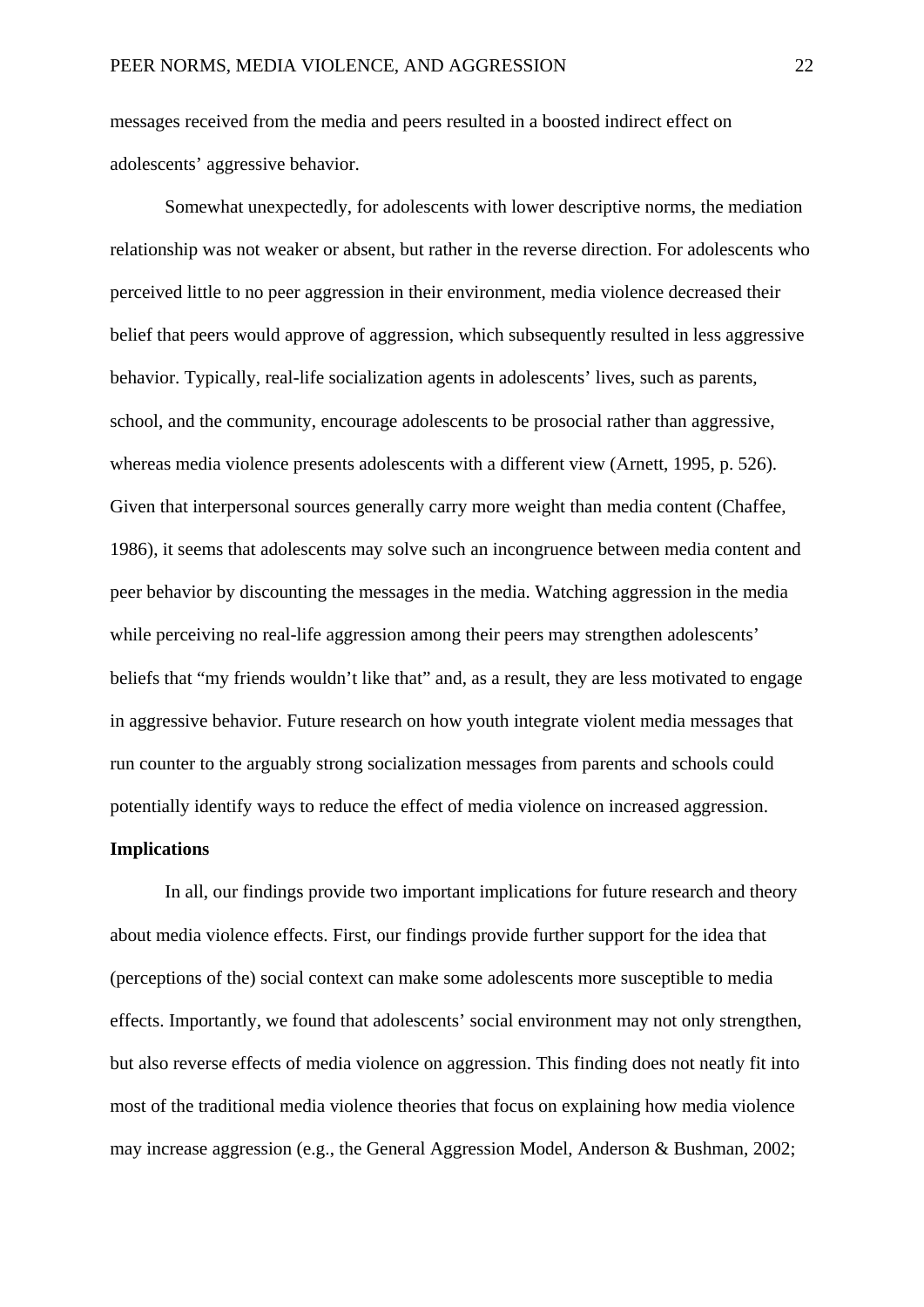Social Cognitive Theory, Bandura, 2001). More recent differential susceptibility perspectives (e.g., Slater, 2014; Valkenburg & Peter, 2013a), however, allow for the possibility that the strength of the relationship between media violence and aggression can be changed by social context. The findings of this study can be seen as extending these perspectives by showing that social context can also affect the *direction* of the relationship. Recently, Piotrowski and Valkenburg (in press) have called for research that not only investigates how negative outcomes of media use may be increased by negative individual difference factors, but also how they may be decreased by positive factors. Our study is the first to show that media violence may indirectly decrease aggression in a positive social context (i.e., in absence of perceived peer aggression). Future research should replicate these findings, as well as explore how other positive social context factors (e.g., parental media mediation) may mitigate or reverse the negative effects of media violence on aggression.

Second, our findings illustrate that moderated-mediation was a more accurate conceptualization of the complex relationship between media violence, social context, and aggression, whereas the more simplistic moderation and mediation models resulted in a suboptimal conceptualization of media effects (cf. Valkenburg & Peter, 2013a). Indeed, only through moderated-mediation did we discover that mediation did take place, but in different directions for different adolescents. Similarly, only through moderated-mediation did we learn that moderation did take place, but that this affected the mediator rather than the dependent variable aggression. In fact, the contribution of media violence to adolescents' aggression in our sample was modest at best, and more pronounced in its influence on the cognitive mediator (amongst a subset of teens) than on aggression itself. This study therefore supports the argument that media-effects research should simultaneously investigate moderation and mediation in order to fully understand whether, how, and for whom, media violence affects aggressive behavior. Such research would answer both the call for a more nuanced view on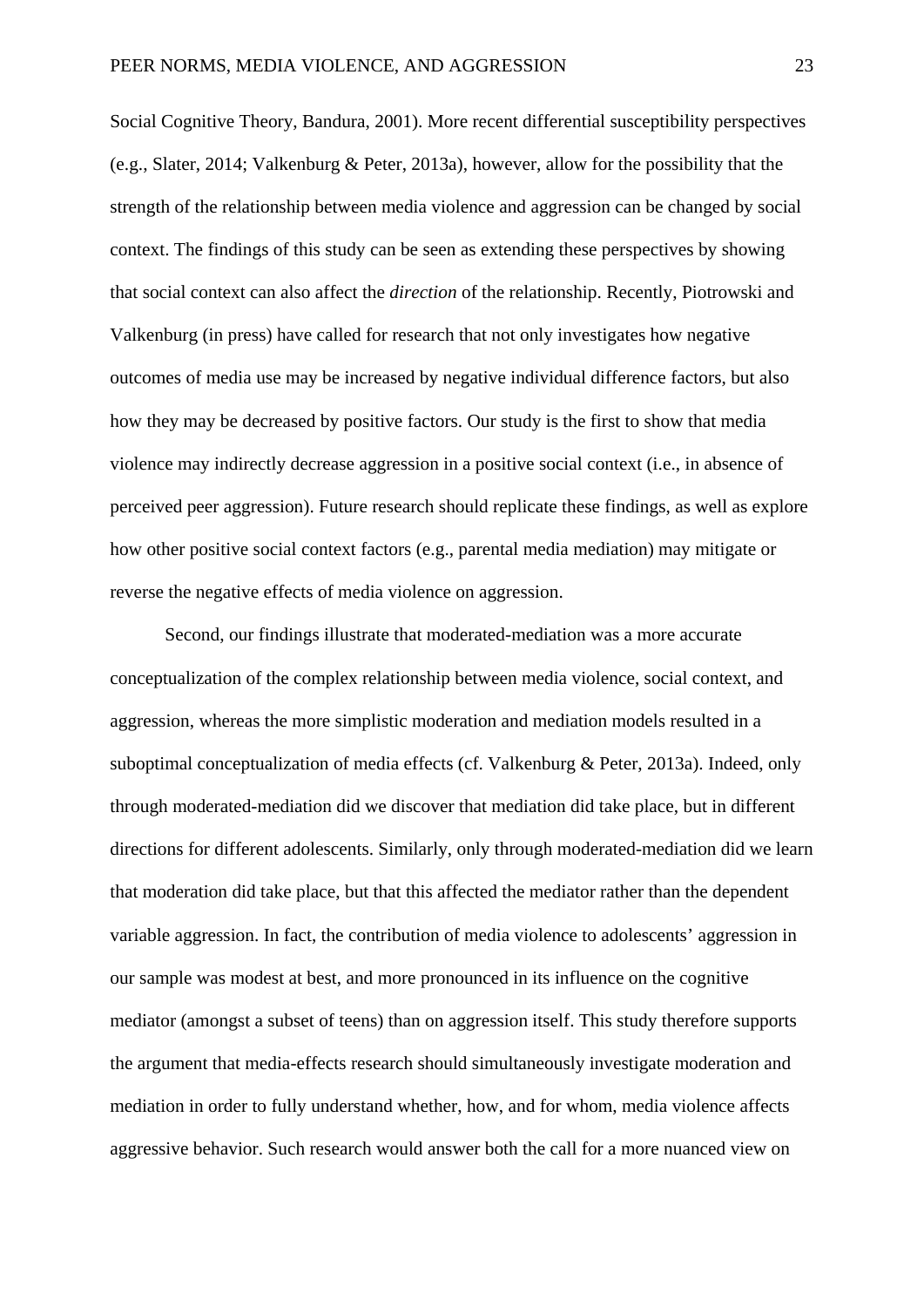media violence effects as well as the need for research that better maps onto media-effects theories, few of which posit universal and direct effects (Valkenburg & Peter, 2013b).

## **Conclusion**

Although media violence effects are heavily debated, most researchers seem to agree that if media violence has an effect, it is not universal nor is it likely to affect aggression directly. Yet, despite this agreement, most empirical research still reflects such a universaland-direct-effects perspective (Valkenburg & Peter, 2013a, 2013b). This study moved beyond this traditional perspective and explored whether and how a social context variable, perceived peer norms, may influence the media violence-aggression relationship. Results of this study show that perceived peer norms both moderate *and* mediate the relationship between media violence and aggression. Specifically, media violence increased beliefs of peer approval of aggression for adolescents who perceived greater peer aggression, which subsequently resulted in increased aggression. Conversely, for adolescents who perceived little to no peer aggression, media violence exposure decreased such beliefs and subsequent aggression. These findings point to the important role of social perceptions in the media violence-aggression relationship. Moving forward, it is crucial that media violence researchers pay more attention to what happens when media violence converges or conflicts with an adolescent's social environment, and how this may subsequently increase or decrease adolescents' aggression. Moreover, our findings suggest that it is vital to ask for whom and how media violence may increase aggression, rather than assuming that this process is similar for all media violence consumers (cf. Gunter, 2008; Valkenburg & Peter, 2013a).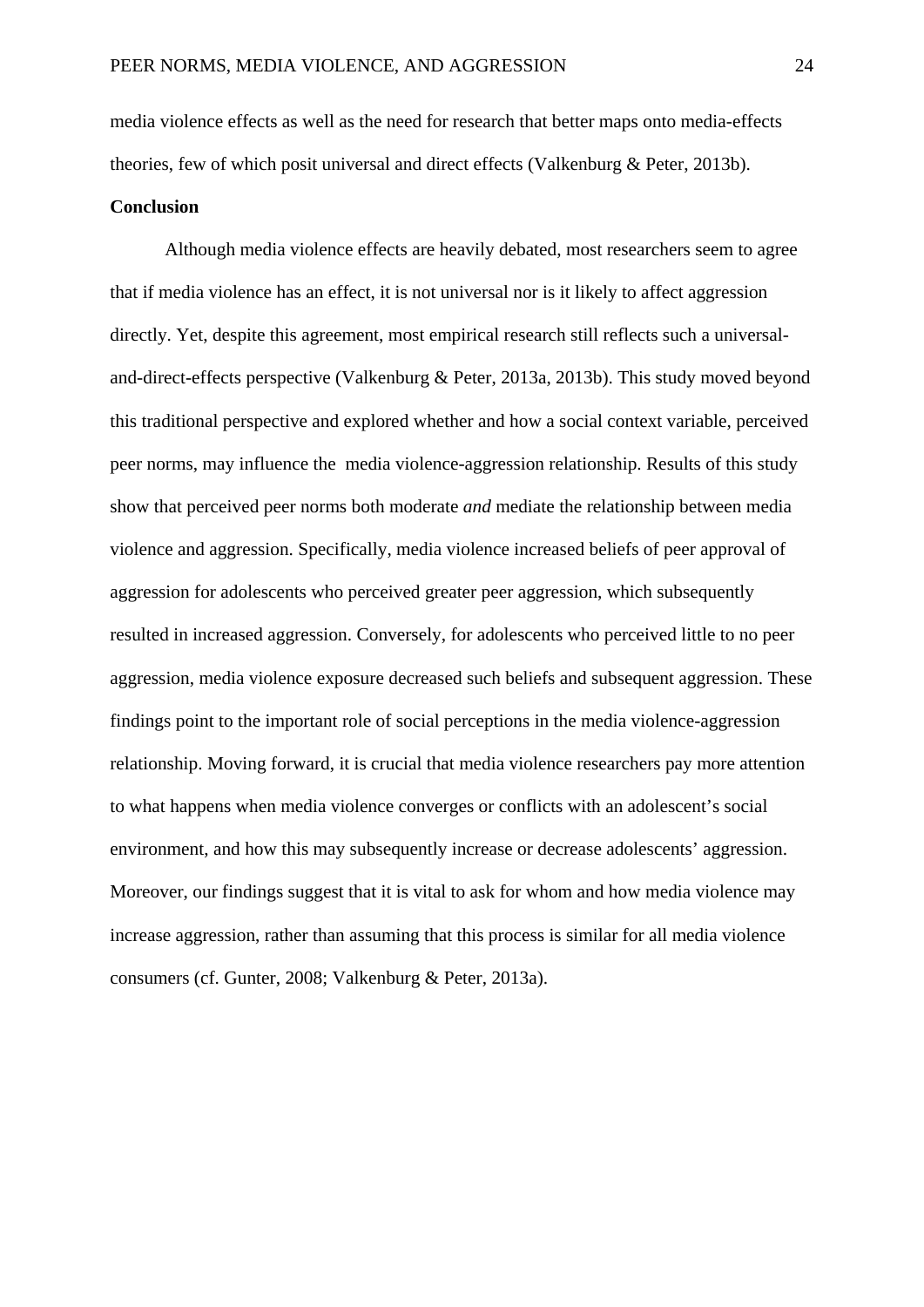#### References

- Adachi, P., & Willoughby, T. (2014). Interpreting effect sizes when controlling for stability effects in longitudinal autoregressive models: Implications for psychological science. *European Journal of Developmental Psychology*. doi:10.1080/17405629.2014.963549
- Anderson, C. A., & Bushman, B. J. (2002). Human aggression. *Annual Review of Psychology, 53*, 27-51. doi:10.1146/annurev.psych.53.100901.135231
- Arnett, J. J. (1995). Adolescents uses of media for self-socialization. *Journal of Youth and Adolescence, 24*(5), 519-533. doi:10.1007/BF01537054
- Asparouhov, T., & Muthén, B. (2006). *Comparison of estimation methods for complex SurveyData analysis.* Retrieved from http://www.statmodel.com/download/SurveyComp21.pdf
- Atkins, D. C., & Gallop, R. J. (2007). Rethinking how family researchers model infrequent outcomes: A tutorial on count regression and zero-inflated models. *Journal of Family Psychology, 21*(4), 726-735. doi:10.1037/0893-3200.21.4.726
- Bandura, A. (2001). Social cognitive theory of mass communication. *Media Psychology, 3*(3), 265-299. doi:10.1207/S1532785XMEP0303\_03
- Baumgartner, S. E., Valkenburg, P. M., & Peter, J. (2011). The influence of descriptive and injunctive peer norms on adolescents' risky sexual online behavior. *Cyberpsychology Behavior and Social Networking, 14*(12), 753-758. doi:10.1089/cyber.2010.0510
- Benson, M. J., & Buehler, C. (2012). Family process and peer deviance influences on adolescent aggression: Longitudinal effects across early and middle adolescence. *Child Development, 83*(4), 1213-1228. doi:10.1111/j.1467-8624.2012.01763.x
- Berndt, T. J. (1979). Developmental changes in conformity to peers and parents. *Developmental Psychology, 15*(6), 608-616. doi:10.1037/0012-1649.15.6.608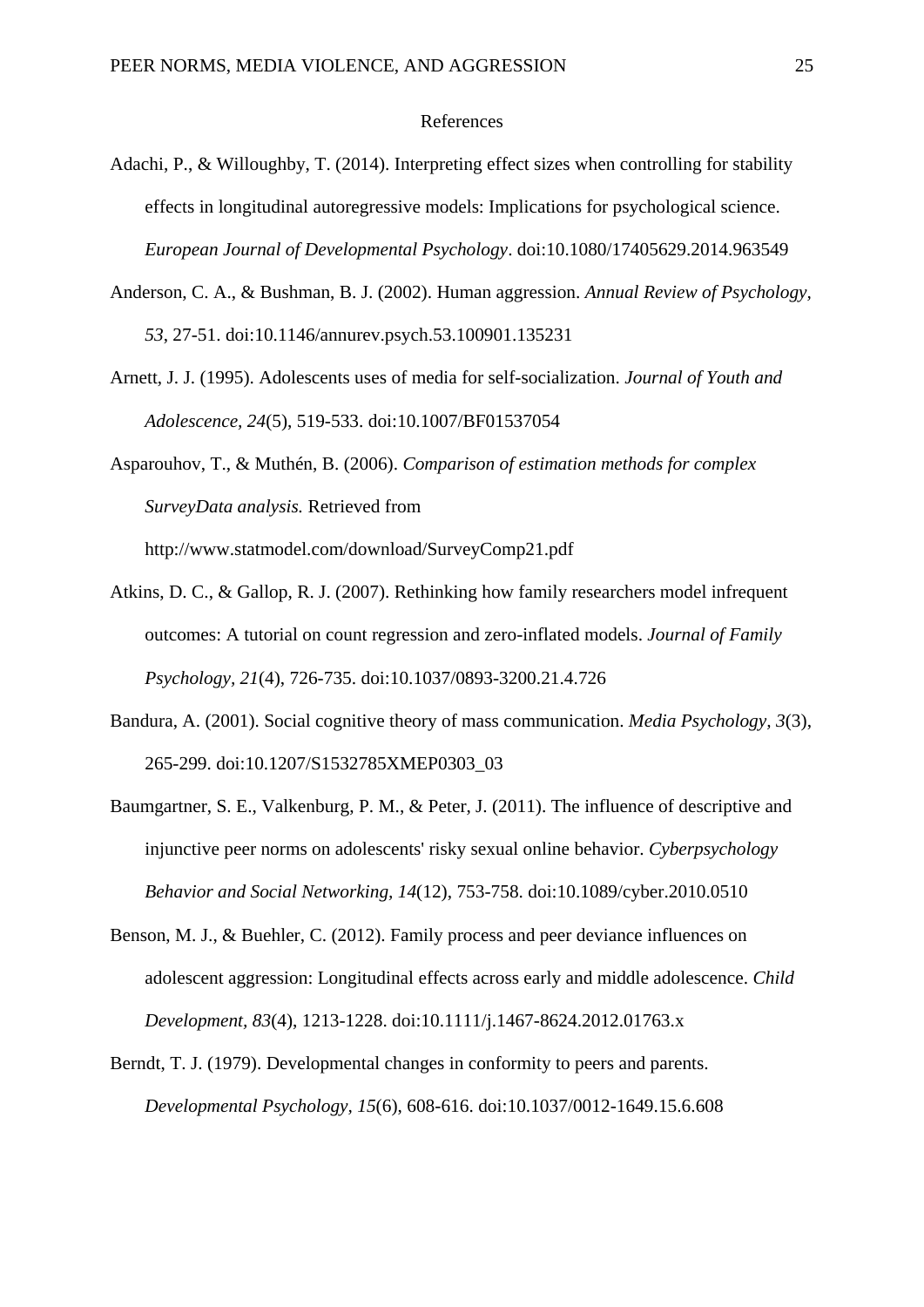- Björkqvist, K., Lagerspetz, K. M. J., & Kaukiainen, A. (1992). Do girls manipulate and boys fight? Developmental trends in regard to direct and indirect aggression. *Aggressive Behavior, 18*(2), 117-127. doi:10.1002/1098-2337(1992)18:2<117::AID-AB2480180205>3.0.CO;2-3
- Bleakley, A., Hennessy, M., Fishbein, M., & Jordan, A. (2011). Using the integrative model to explain how exposure to sexual media content influences adolescent sexual behavior. *Health Education & Behavior, 38*(5), 530-540. doi:10.1177/1090198110385775
- Brechwald, W. A., & Prinstein, M. J. (2011). Beyond homophily: A decade of advances in understanding peer influence processes. *Journal of Research on Adolescence, 21*(1), 166- 179. doi:10.1111/j.1532-7795.2010.00721.x
- Bronfenbrenner, U. (1999). Environments in developmental perspective: Theoretical and operational models. In S. L. Friedman, & T. D. Wachs (Eds.), *Measuring environment across the life span: Emerging methods and concepts* (pp. 3-28). Washington, DC: American Psychological Association Press.
- Chaffee, S. H. (1986). Mass media and interpersonal channels: Competitive, convergent, or complementary? In G. Gumpert, & R. Cathcart (Eds.), *Inter/media: Interpersonal communication in a media world* (pp. 62-80). New York, NY: Oxford University Press.
- Cialdini, R. B., Reno, R. R., & Kallgren, C. A. (1990). A focus theory of normative conduct: Recycling the concept of norms to reduce littering in public places. *Journal of Personality and Social Psychology, 58*(6), 1015-1026. doi:10.1037/0022-3514.58.6.1015
- Crick, N. R., & Dodge, K. A. (1994). A review and reformulation of social informationprocessing mechanisms in children's social-adjustment. *Psychological Bulletin*, *115*(1), 74-101. doi:10.1037/0033-2909.115.1.74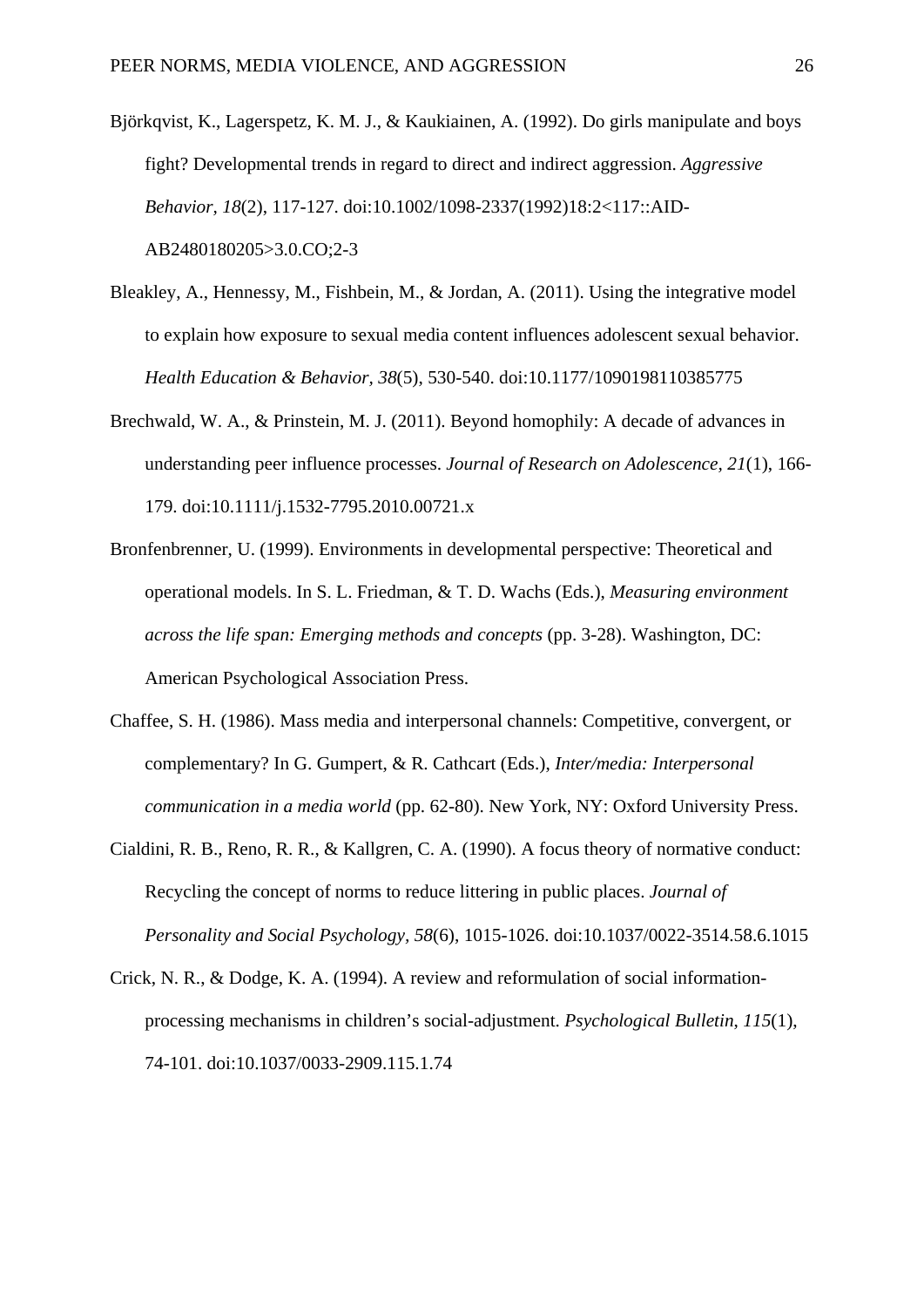- Desai, M., & Begg, M. D. (2008). A comparison of regression approaches for analyzing clustered data. *American Journal of Public Health, 98*(8) doi:10.2105/AJPH.2006.108233
- Elek, E., Miller-Day, M., & Hecht, M. L. (2006). Influences of personal, injunctive, and descriptive norms on early adolescent substance use. *Journal of Drug Issues, 36*(1), 147- 171.
- Espelage, D. L., Holt, M. K., & Henkel, R. R. (2003). Examination of peer-group contextual effects on aggression during early adolescence. *Child Development, 74*(1), 205-220. doi:10.1111/1467-8624.00531
- Festinger, L. (1954). A theory of social comparison processes. *Human Relations, 7*, 117-140. doi:10.1177/001872675400700202
- Fikkers, K. M., Piotrowski, J. T., & Valkenburg, P. M. (in press). Assessing the reliability and validity of television and game violence exposure measures. *Communication Research.*  doi:10.1177/0093650215573863
- Fikkers, K. M., Piotrowski, J. T., Weeda, W. D., Vossen, H. G. M., & Valkenburg, P. M. (2013). Double dose: High family conflict enhances the effect of media violence exposure on adolescents' aggression. *Societies, 3*(3), 280-292. doi:10.3390/soc3030280
- Gentile, D. A., Li, D., Khoo, A., Prot, S., & Anderson, C. A. (2014). Mediators and moderators of long-term effects of violent video games on aggressive behavior: Practice, thinking, and action. *JAMA Pediatrics, 168*(5), 450-7. doi:10.1001/jamapediatrics.2014.63
- Gerbner, G., Gross, L., Morgan, M., & Signorielli, N. (1980). The mainstreaming of America: Violence profile no. 11. *Journal of Communication, 30*(3), 10-29. doi:10.1111/j.1460- 2466.1980.tb01987.x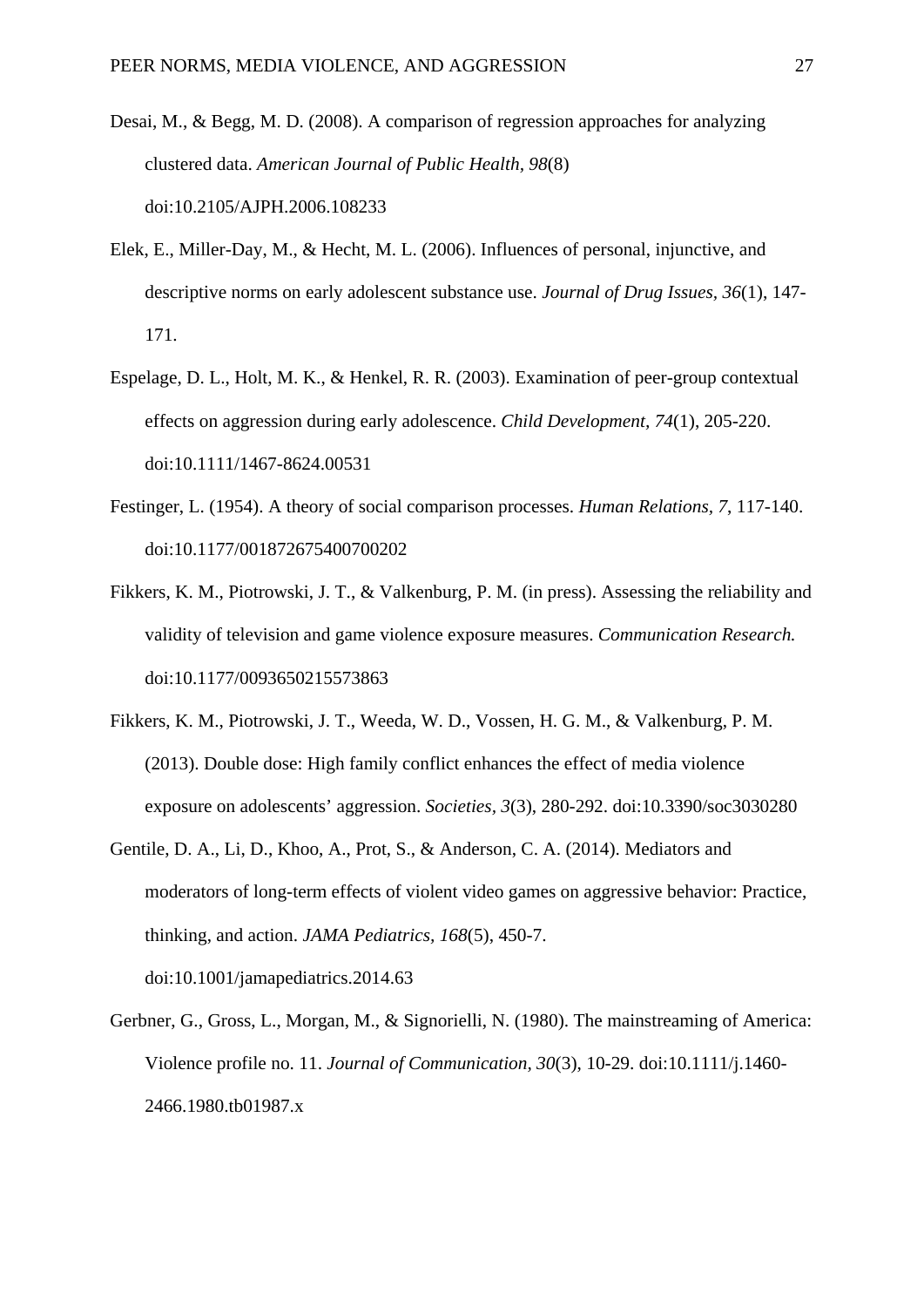- Gunter, B. (2008). Media violence: Is there a case for causality? *American Behavioral Scientist, 51*(8), 1061-1122. doi:10.1177/0002764207312007
- Henry, D. B., Guerra, N., Huesmann, L. R., Tolan, P., VanAcker, R., & Eron, L. (2000). Normative influences on aggression in urban elementary school classrooms. *American Journal of Community Psychology, 28*(1), 59-81. doi:10.1023/A:1005142429725
- Huesmann, L. R. (1998). The role of social information processing and cognitive schema in the acquisition and maintenance of habitual aggressive behavior. In R. G. Geen, & E. Donnerstein (Eds.), *Human aggression: Theories, research, and implications for social policy.* (pp. 73-109). New York: Academic Press.
- Huesmann, L. R., & Guerra, N. G. (1997). Children's normative beliefs about aggression and aggressive behavior. *Journal of Personality and Social Psychology, 72*(2), 408-419. doi:10.1037/0022-3514.72.2.408
- Jordan, A. (2004). The role of media in children's development: An ecological perspective. *Journal of Developmental and Behavioral Pediatrics, 25*(3), 196-206. doi:10.1097/00004703-200406000-00009
- Kline, R. B. (2010). *Principles and practice of structural equation modeling* (Third edition ed.). New York, NY: Guilford Press.
- Krahé, B., Busching, R., & Möller, I. (2012). Media violence use and aggression among German adolescents: Associations and trajectories of change in a three-wave longitudinal study. *Psychology of Popular Media Culture, 1*(3), 152-166. doi:10.1037/a0028663
- Krahé, B., & Möller, I. (2004). Playing violent electronic games, hostile attributional style, and aggression-related norms in German adolescents. *Journal of Adolescence, 27*(1), 53- 69. doi:10.1016/j.adolescence.2003.10.006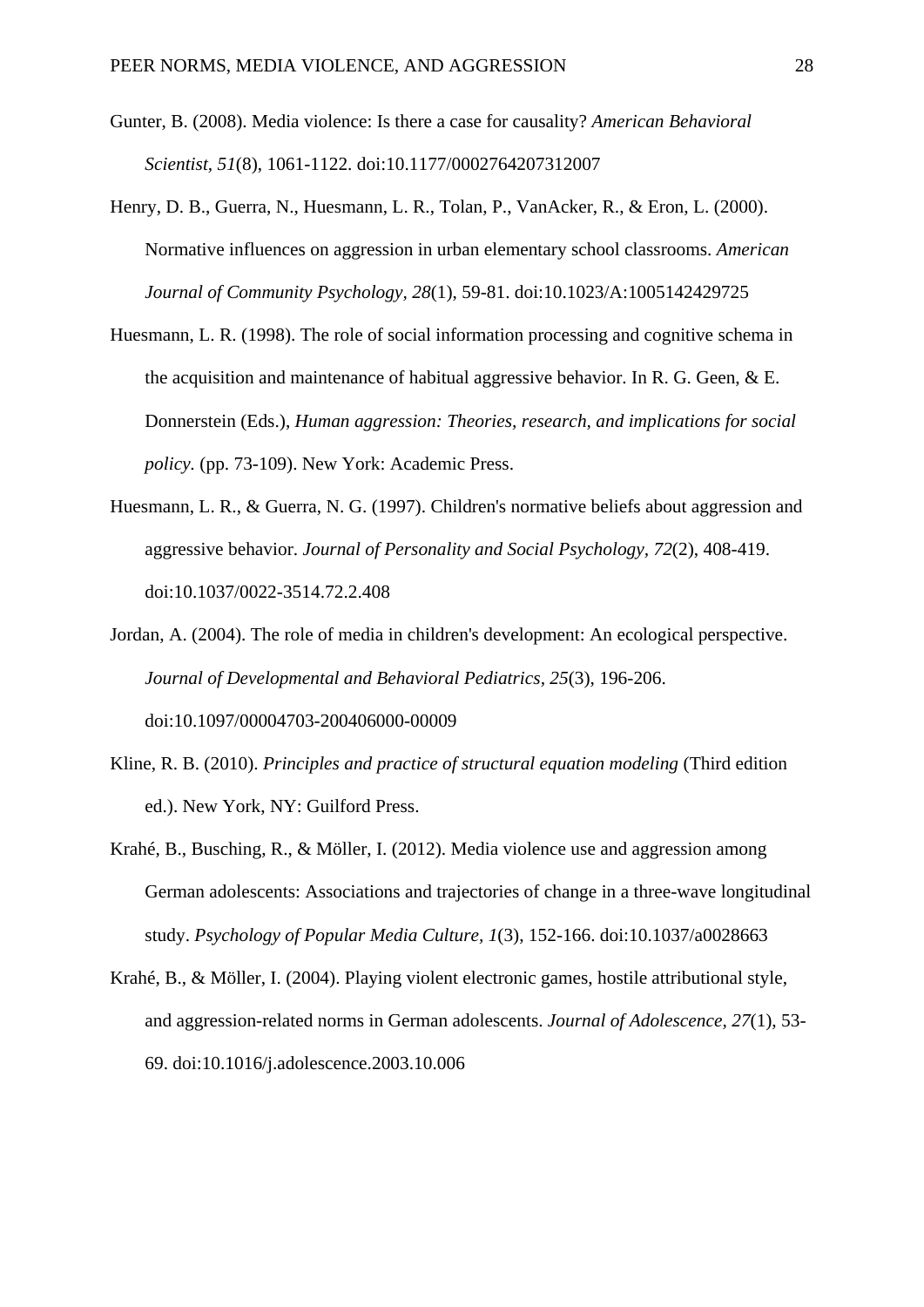- Krahé, B. (2014). Media violence use as a risk factor for aggressive behaviour in adolescence. *European Review of Social Psychology, 25*(1), 71-106. doi:10.1080/10463283.2014.923177
- Linder, J. R., & Werner, N. E. (2012). Relationally aggressive media exposure and children's normative beliefs: Does parental mediation matter? *Family Relations, 61*(3), 488-500. doi:10.1111/j.1741-3729.2012.00707.x
- Moskowitz, G. B. (2005). *Social cognition: Understanding self and others*. New York, NY: The Guilford Press.
- Muthén, B. (2011). *Applications of causally defined direct and indirect effects in mediation analysis using SEM in mplus.* Retrieved from http://www.statmodel.com/download/causalmediation.pdf
- Muthén, L. K., & Muthén, B. (2014). *Mplus 7.11*. Los Angeles, CA: Statmodel.
- Newson, R. (2002). Parameters behind "nonparametric" statistics: Kendall's tau, somers' D and median differences. *The Stata Journal, 2*(1), 45-64.
- Piotrowski, J. T., & Valkenburg, P. M. (in press). Finding orchids in a field of dandelions: Understanding children's differential susceptibility to media effects. *American Behavioral Scientist* (special issue tentatively titled "Methodological advances in the field of media influences on children"). Retrieved from http://www.ccamascor.nl/images/stories/publications/Journal\_PDF\_ENG/in\_press/inpress\_Piotrowski\_\_V alkenburg\_ABS\_Manuscript.pdf
- Riddle, K. (2010). Always on my mind: Exploring how frequent, recent, and vivid television portrayals are used in the formation of social reality judgments. *Media Psychology, 13*(2), 155-179. doi:10.1080/15213261003800140
- Romer, D., & Jamieson, P. (2014). Violence in popular U.S. prime time TV dramas and the cultivation of fear: A time series analysis. *Media and Communication, 2*(2), 31-41.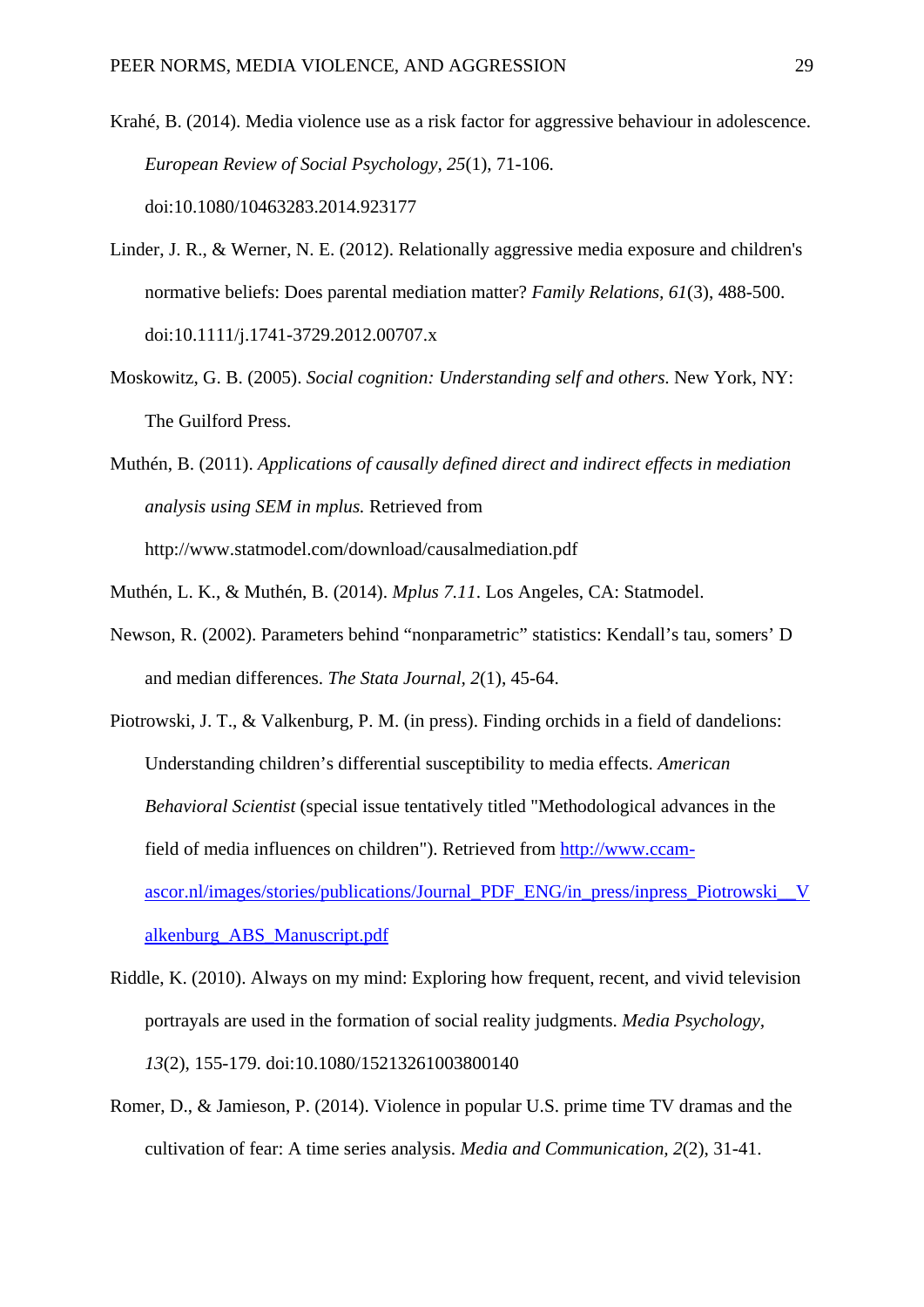- Shrum, L. J. (1995). Assessing the social influence of television: A social cognition perspective on cultivation effects. *Communication Research, 22*(4), 402-429. doi:10.1177/009365095022004002
- Slater, M. D. (2014). Reinforcing spirals model: Conceptualizing the relationship between media content exposure and the development and maintenance of attitudes. *Media Psychology.* doi:10.1080/15213269.2014.897236
- Slater, M. D., Henry, K. L., Swaim, R. C., & Anderson, L. L. (2003). Violent media content and aggressiveness in adolescents: A downward spiral model. *Communication Research, 30*, 713-737. doi:10.1177/0093650203258281
- Slater, M. D., Henry, K. L., Swaim, R. C., & Cardador, J. M. (2004). Vulnerable teens, vulnerable times: How sensation seeking, alienation, and victimization moderate the violent media content-aggressiveness relation. *Communication Research, 31*(6), 642-668. doi:10.1177/0093650204269265
- Slater, M. D. (2007). Reinforcing spirals: The mutual influence of media selectivity and media effects and their impact on individual behavior and social identity. *Communication Theory, 17*(3), 281-303. doi:10.1111/j.1468-2885.2007.00296.x
- Valkenburg, P. M., & Peter, J. (2013a). The differential susceptibility to media effects model. *Journal of Communication, 64*(2), 221-243. doi:10.1111/jcom.12024
- Valkenburg, P. M., & Peter, J. (2013b). Five challenges for the future of media-effects research. *International Journal of Communication, 7*, 197-215.
- VanderWeele, T. J., & Vansteelandt, S. (2009). Conceptual issues concerning mediation, interventions and composition. *Statistics and its Interface, 2*(4), 457-468.
- von Salisch, M., Vogelgesang, J., Kristen, A., Oppl, C. (2011). Preference for violent electronic games and aggressive behavior among children: The beginning of the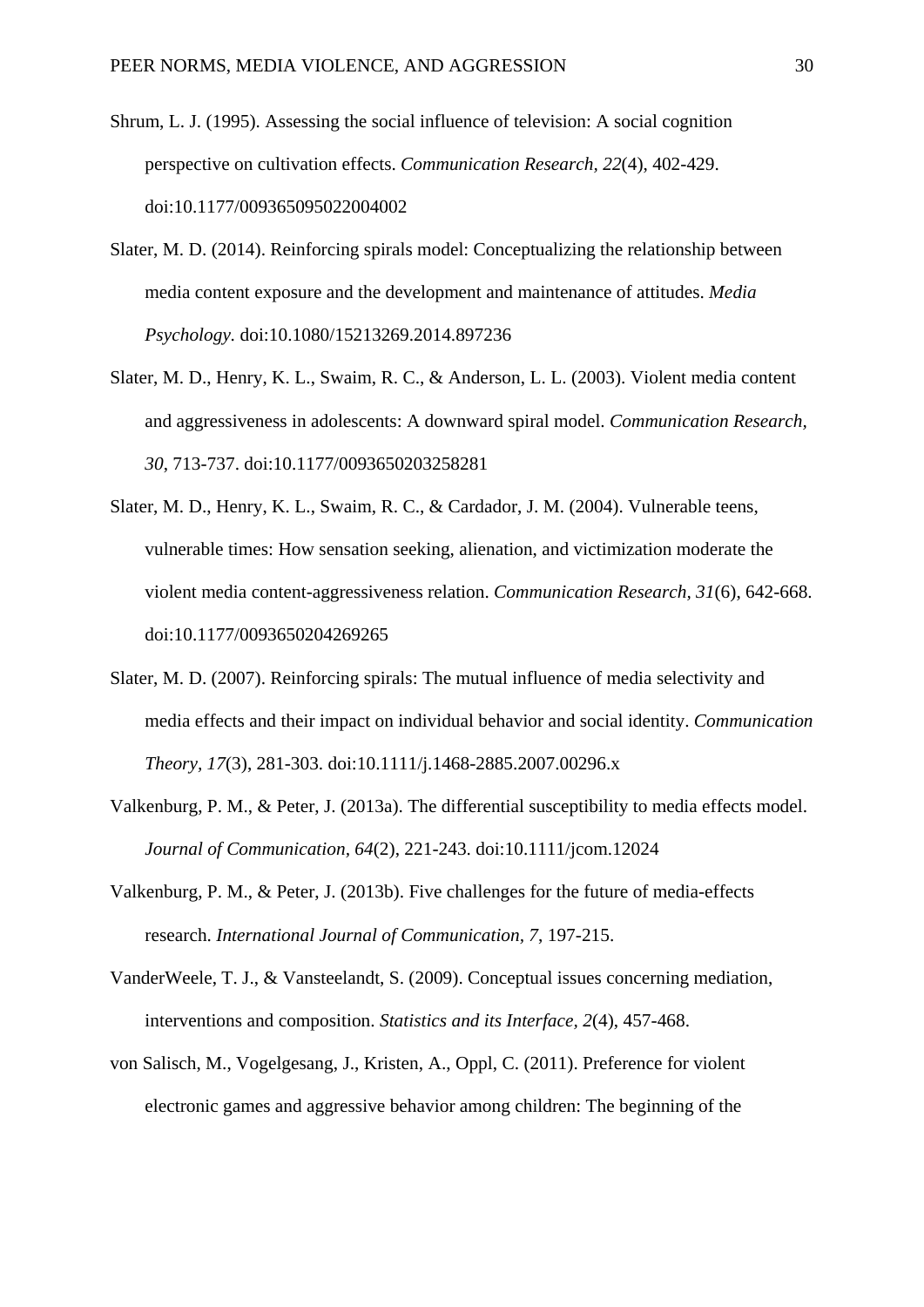downward spiral? *Media Psychology*, *14*(3), 233-258.

doi:10.1080/15213269.2011.596468

- Wildt, A. R., & Ahtola, O. T. (1978). *Analysis of covariance*. Newbury Park, CA: Sage Publications.
- Yang, G. S., & Bushman, B. J. (2014). Moderating effect of violent media exposure on the link between peer rejection and behavioral problems: A 5-year longitudinal study. *Paper presented at the 64th Annual Conference of the International Communication Association, Seattle, WA.*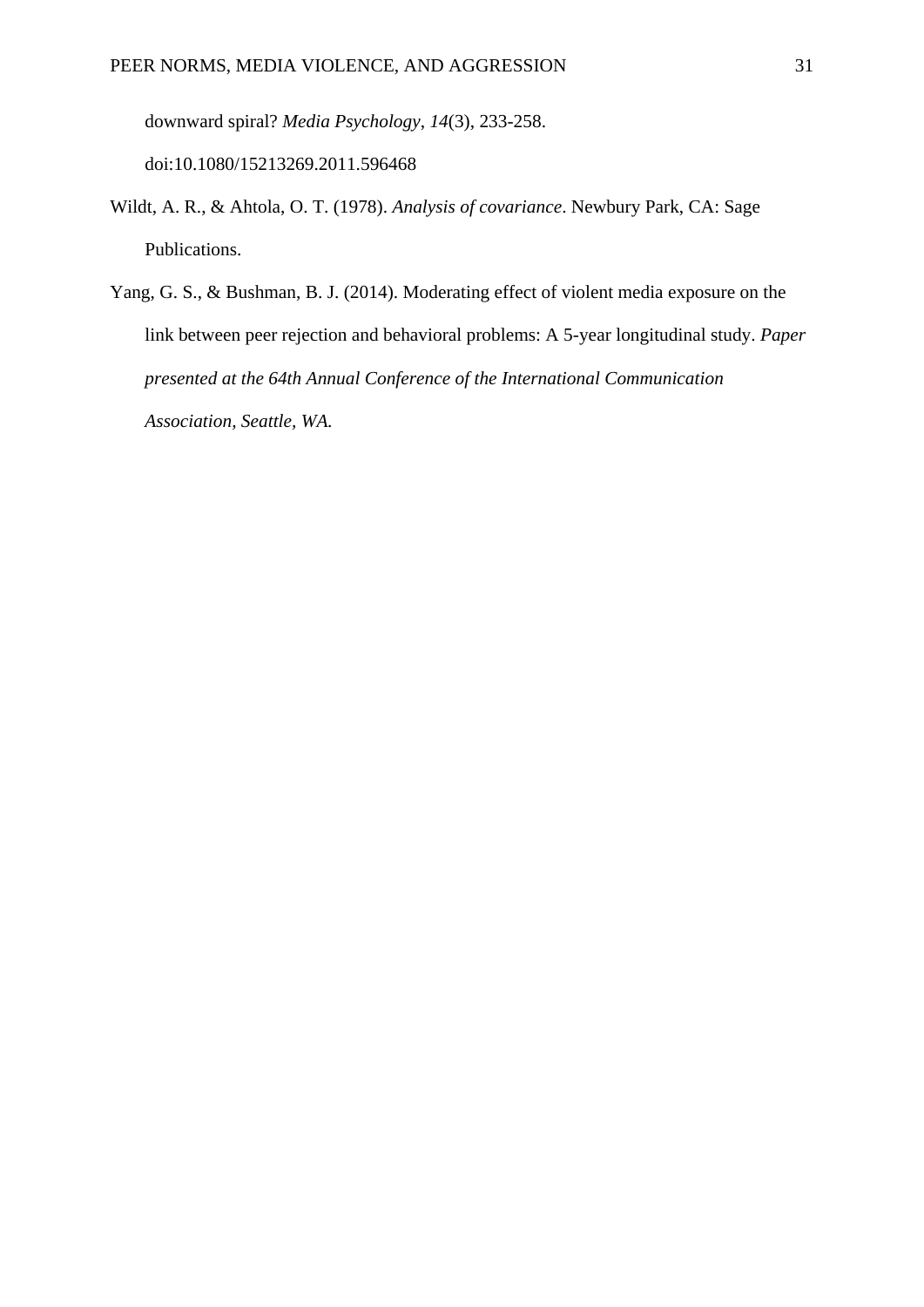### Footnotes

<sup>1</sup> Reported  $p$ -values refer to the unstandardized coefficients. For the standardized coefficients (*b\**), the *p*-values were (nearly) identical and therefore not reported.

 $2^2$  Standard error should be bootstrapped for indirect effects, but this is not possible due to clustering in data and model. An un-clustered bootstrap of standard errors of the indirect effect yielded the same estimates, and slightly higher *p*-values.

 $3$  All other unstandardized coefficients in the Results are based on analyses that treat media violence exposure as count variable (as discussed in the Analytic Approach). Indirect effects, however, cannot be estimated in count models by Mplus. Therefore, for these indirect effects both the standardized and unstandardized coefficients are based on a model that treats media violence exposure as continuous variable.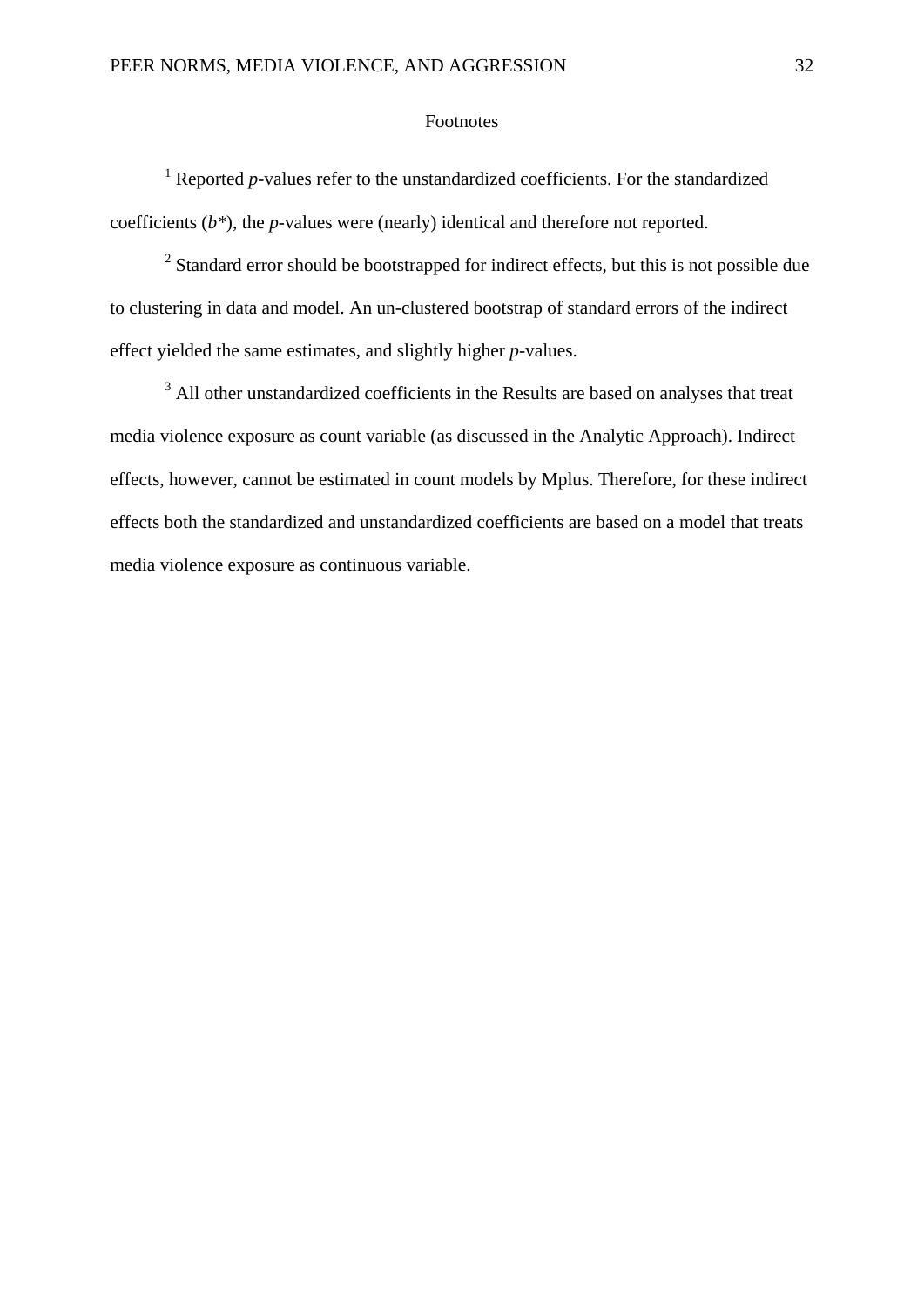### Table 1

*Means, Standard Deviations, and Zero-order Correlations for All Study Variables*

|                                    |                  | <b>Zero-order correlations<sup>a</sup></b> |         |         |                  |        |                          |        |        |        |     |
|------------------------------------|------------------|--------------------------------------------|---------|---------|------------------|--------|--------------------------|--------|--------|--------|-----|
| <b>Variable</b>                    | <b>Mean (SD)</b> |                                            | 2       | 3       | $\boldsymbol{4}$ | 5      | 6                        | 7      | 8      | 9      | 10  |
| 1. Media violence exposure $T1^b$  | 4.60(6.87)       | $\overline{\phantom{a}}$                   |         |         |                  |        |                          |        |        |        |     |
| 2. Descriptive norms T1            | 1.62(0.75)       | $.25*$                                     |         |         |                  |        |                          |        |        |        |     |
| 3. Injunctive norms T1             | 1.75(0.75)       | $.28*$                                     | $.57*$  |         |                  |        |                          |        |        |        |     |
| 4. Aggression T1                   | 1.61(0.69)       | $.36*$                                     | $.43*$  | $.45*$  |                  |        |                          |        |        |        |     |
| 5. Descriptive norms T2            | 1.73(0.84)       | $.26*$                                     | $.41*$  | $.36*$  | $.36*$           |        |                          |        |        |        |     |
| 6. Injunctive norms T <sub>2</sub> | 1.85(0.84)       | $.28*$                                     | $.37*$  | $.43*$  | $.40*$           | $.63*$ | $\overline{\phantom{a}}$ |        |        |        |     |
| 7. Aggression T2                   | 1.62(0.70)       | $.33*$                                     | $.31*$  | $.34*$  | $.59*$           | $.43*$ | $.47*$                   |        |        |        |     |
| 8. Change in descriptive norms     | 0.11(0.86)       | .02                                        | $-.40*$ | $-.15*$ | $-.02$           | $.56*$ | $.29*$                   | $.15*$ |        |        |     |
| 9. Change in injunctive norms      | 0.09(0.84)       | .03                                        | $-.15*$ | $-.43*$ | $-.01$           | $.30*$ | $.55*$                   | $.16*$ | $.45*$ |        |     |
| 10. Change in aggression (latent)  | 0.01(0.61)       | .00.                                       | $-14*$  | $-13*$  | $-.40*$          | $.07*$ | $.08*$                   | $.45*$ | $.20*$ | $.21*$ |     |
| 11. Gender (girls = 0; boys = 1)   |                  | $.39*$                                     | $.21*$  | $.21*$  | $.34*$           | $.24*$ | $.24*$                   | $.32*$ | .04    | .06    | .01 |

Note. T2 variables were not used in the structural equation models.

<sup>a</sup> Pearson's *r* correlations, which were converted from Kendall's tau-a correlations (which take into account non-normality and clustering) using Greiner's relation in Stata 12 (Newson, 2002). <sup>b</sup> Trimmed version of media violence exposure, as used in the analyses. Mean (SD) of the original variable is reported in the Method.

 $* p < .05.$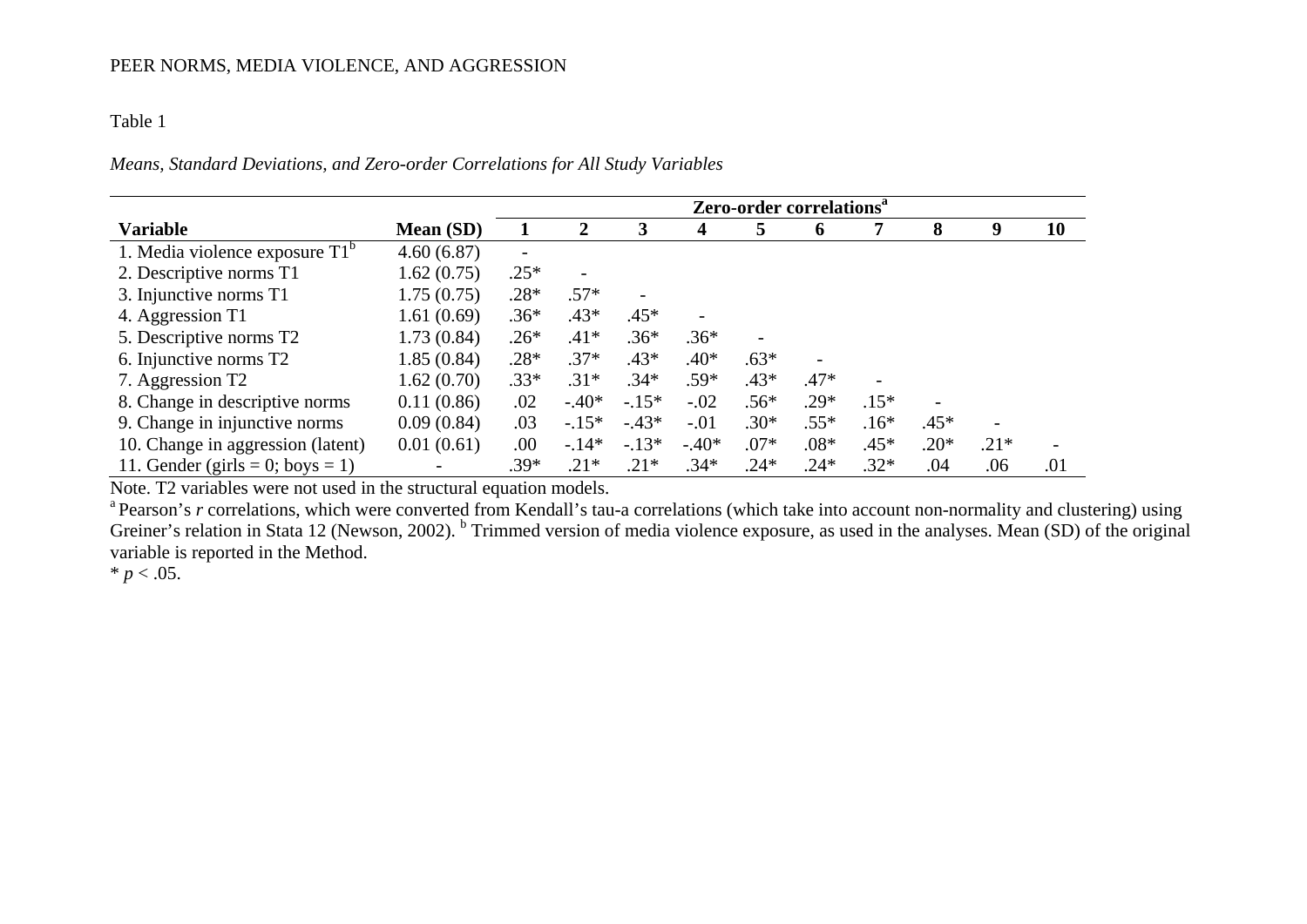

*Figure 1.* Model for the moderated-mediation hypothesis (H3). Gender was included as a control variable (not depicted). The relationship between media violence exposure and change in injunctive norms was positive at high values, and negative at low values of the moderator descriptive norms.